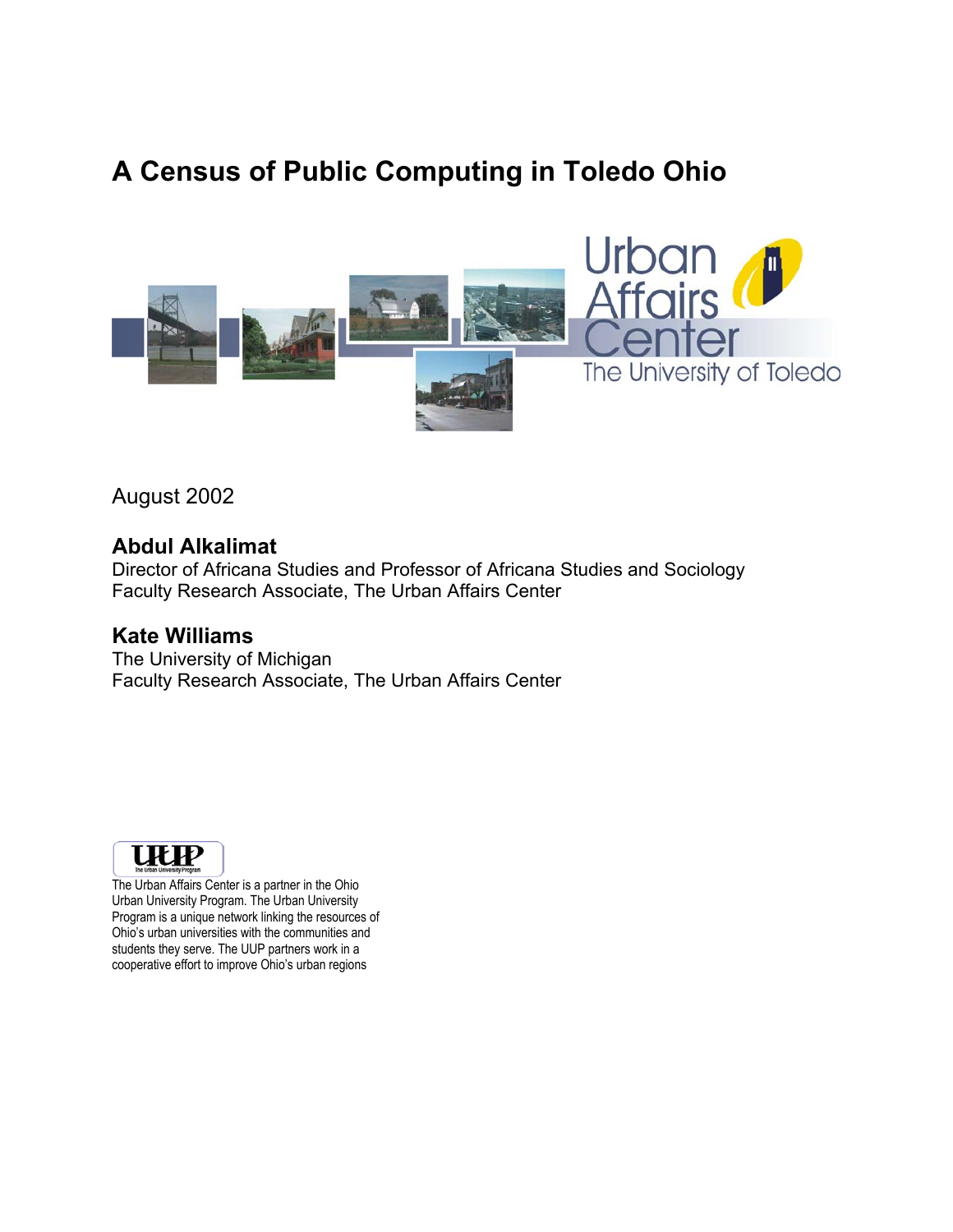Prepared for The Urban Affairs Center, The University of Toledo September 29, 2003

By The University of Toledo Urban Affairs Center

**The University of Toledo Urban Affairs Center 2801 W. Bancroft St. Toledo, Ohio 43606 419**x**530**x**3591 E-Mail: uac@utoledo.edu** 

**This publication is available for download at the Urban Affairs Center website: HTTP://uac.utoledo.edu**

Support for this research came from the Urban Affairs Center and Africana Studies program at the University of Toledo and the Alliance for Community Technology at the University of Michigan.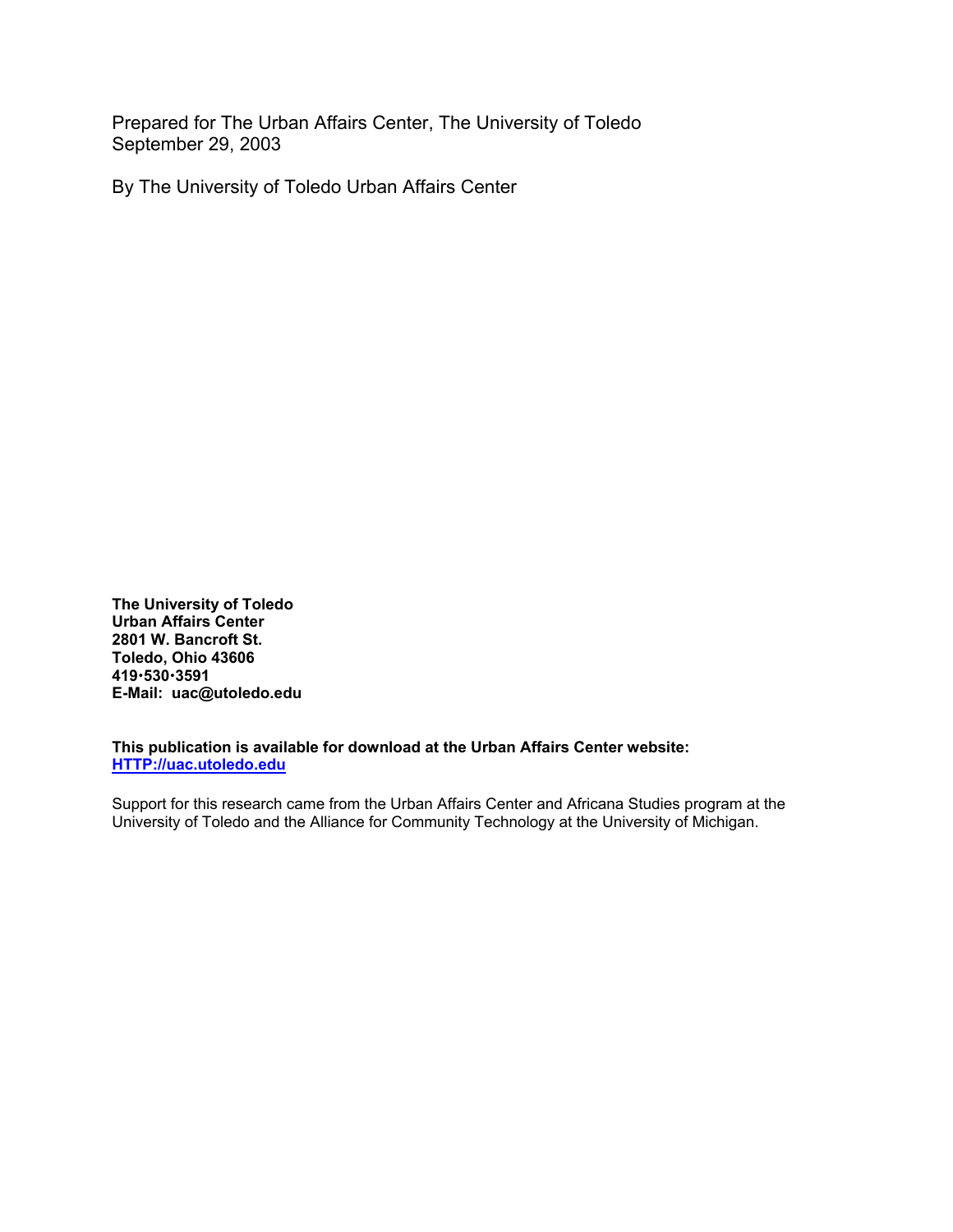# **Table of Contents**

| Government public computing policy impacting public computing  8 |  |
|------------------------------------------------------------------|--|
|                                                                  |  |
|                                                                  |  |
|                                                                  |  |
|                                                                  |  |
|                                                                  |  |
|                                                                  |  |
|                                                                  |  |
|                                                                  |  |
|                                                                  |  |
|                                                                  |  |
|                                                                  |  |
|                                                                  |  |
|                                                                  |  |
|                                                                  |  |
|                                                                  |  |
|                                                                  |  |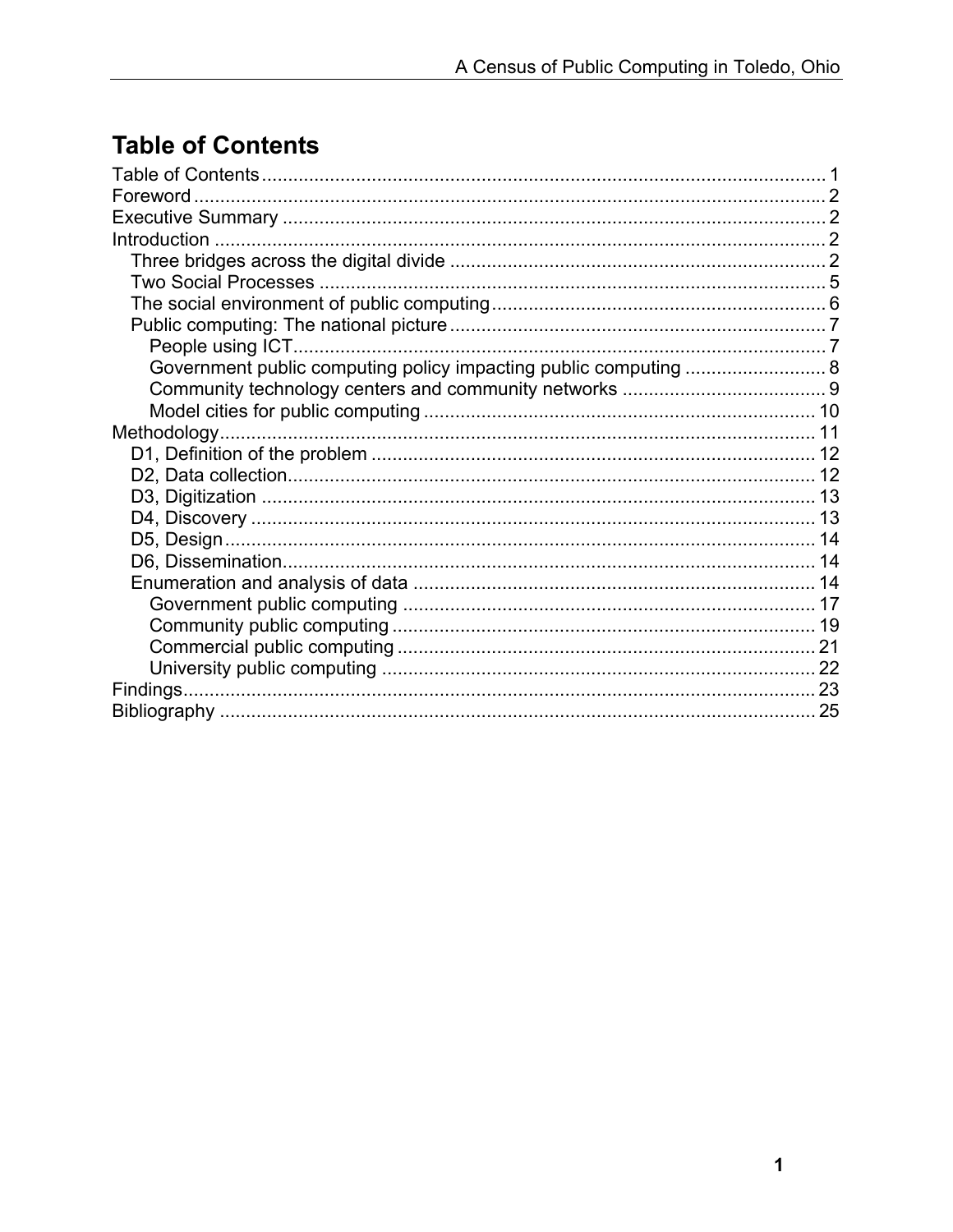# **Foreword**

This paper reports on research that was designed to identify every public computing site in the city of Toledo, Ohio. As well as describing these sites, we analyze their social environment. Our goal is to explore how different social processes are influencing the informatization of society and the persistence (or not) of the digital divide.

# **Executive Summary**

This study looks at public computing, computers and Internet access in the public sphere. Toledo is a city moving from an industrial economic base into the information age, and has major transformations taking place in three types of computing: personal (at home), private (at work), and public (all other places). We found over 280 public computing sites and estimate a total of over 300 exist within the City. Public computing is located in four kinds f sites: governmental sites (schools and libraries), community (schools and churches), commercial (schools and apartment complexes), and universities.

The emergence of public computing signals a fundamental redefinition and expansion of democracy in the information age. Public computing adds to the quality of a labor force, bridges the emerging "digital divide" and therein contributes to social equity and community, and it deepens the basic social fabric by creating an opportunity and venue for new voices in public discussions. Toledo is ahead of most cities in the area of public computing activities, and can build on this opportunity to strengthen community, elevate social life, and promote the economic well being of the region.

# **Introduction**

## *Three bridges across the digital divide*

The digital divide is a concept about inequality that grabbed the imagination of scholars, activists, policymakers, and all varieties of hardware and software producers.<sup>1</sup> Being wired started out as an interesting innovation for scientists and the military and now has become a systemic norm for social and economic life. Moreover, social and technological change makes the digital divide a moving target. The digital divide concept, explicitly or not, is now at the heart of most discussions about workforce development, architectural and urban planning, youth and social welfare, and all levels of education.<sup>2</sup> The fundamental assumption is that computer literacy is a requirement for being a first class member of society. $3$ 

The most frequently cited measures of the digital divide focus on access (by ownership or some other means) and use. There are multiple and related conceptions and

 $\overline{a}$  $1$  A good overview might include Norris 2001, the Benton Foundation's http://www.digitaldividenetwork.org, and the Pew Internet and American Life reports at http://www.pewinternet.org/.

 $2$  Schön et al 1999.

 $3$  NRC 1998, Williams 2002.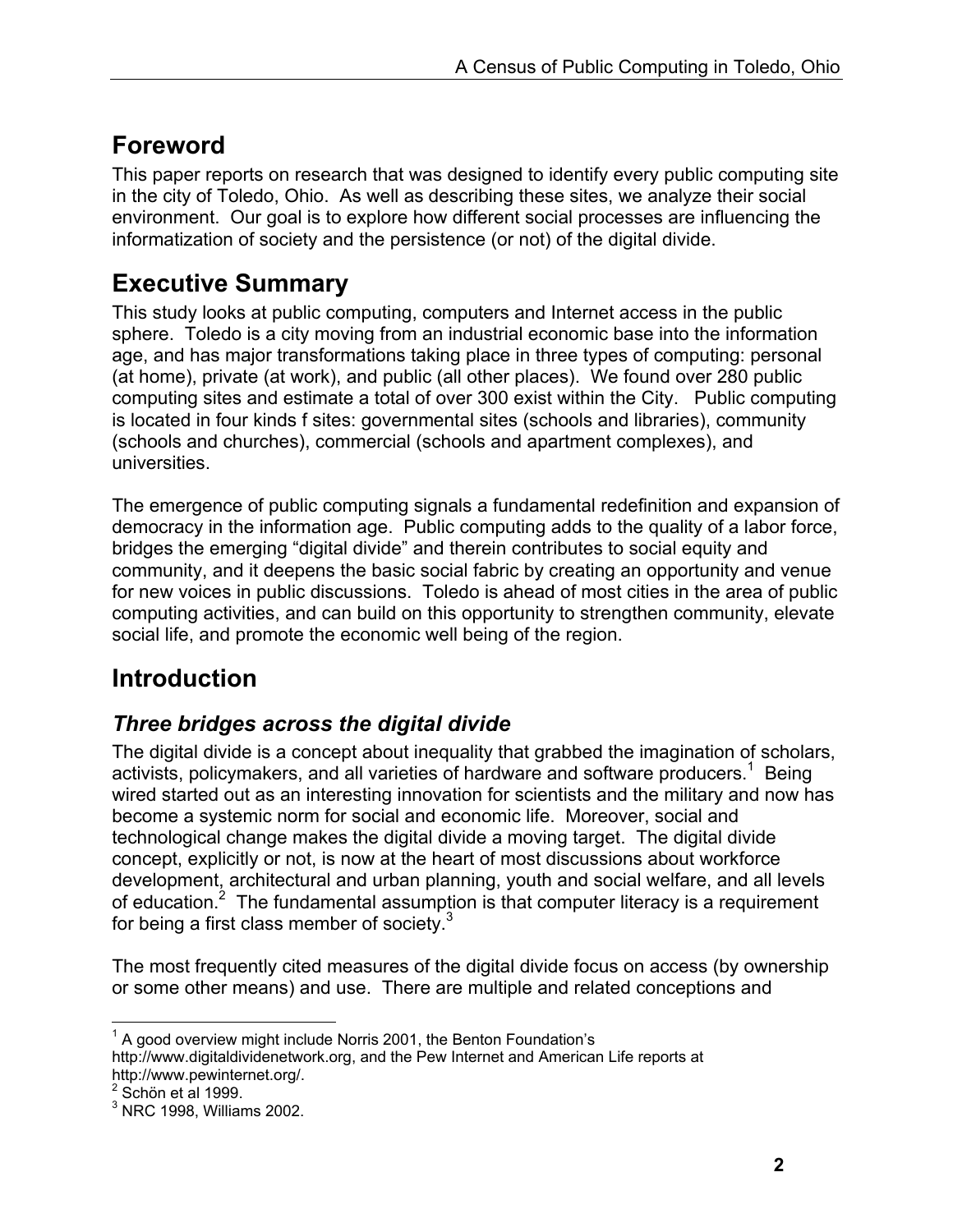measures.<sup>4</sup> Elsewhere (Alkalimat and Williams 2001) we advanced the concept of cyberpower, a measure of to what extent individuals, groups or institutions are able to wield power with ICT.<sup>5</sup>

There are three ways people bridge the digital divide to access and use information and communications technologies and even have the possibility of cyberpower. They may use a computer (with or without Internet) at home; we call that personal computing. They may use ICT on the job; we call that private computing. Market forces drive personal and private computing, involving individuals as consumers or as workers, respectively. But there are many other places where people can access and use computers and the Internet: universities, schools, libraries, cybercafes, and so on. New ICTs are being introduced as well. On one block in Boston, several shops and cafes offer free wireless access to anyone who has a laptop and wireless network card. $6$  On New York City streets as well as in many airports, a public telephone-like booth offers web browsing and email.<sup>7</sup> As part of its plan to combat the digital divide, the city of Atlanta is rolling out a mobile computer lab on a bus, building on earlier rolling computer labs in Indianapolis and elsewhere. $8$  All these settings for using ICT apart from home or work we call *public computing*.

Outside the US, public computing is at least equally important. Franchise convenience stores in Japan linked to their corporate partner are the site of e-commerce opportunities for their customers using a public access terminal hooked up to the infrastructure previously used only for store-corporation communications.<sup>9</sup> Beijing is reported to have 2000 cybercafes used heavily for games, chatting, email and web. In Britain a recent initiative to provide public access computer in libraries is linked with community digitization work.<sup>10</sup> India's telephone shops often also provide an online computer. Cuba has a string of youth computer clubs where the public learns on networked computers and where teams of people write software; they have also begun setting up public browsing rooms (salas de navigación). Mexico created a small sensation recently when it agreed to purchase from Microsoft rather than adopt a set of open source software tools for the nation's public schools; and the Gates Foundation has been active in the US and abroad funding the installation of public computing to serve what it sees as marginalized communities. A 1998 survey reported that Canadian reliance on school and "public sites" for accessing the Internet increased at lower income levels.<sup>11</sup>

Public computing is a major aspect of how space is and will be allocated in society. This is a collaborative process involving professionals such as architects, urban planners, social service agencies, librarians, and educators as well as advocates or

 4 NTIA 1995, 1998, 1999, 2000, and 2002, Loader 1998, DiMaggio and Hargittai 2001.

<sup>&</sup>lt;sup>5</sup> Alkalimat and Williams 2001.

<sup>&</sup>lt;sup>6</sup> Bray 2002.

<sup>7</sup> Emling 2002.

<sup>8</sup> Holsendolph 2001 on Atlanta; Drumm and Groom 1998 on Indiana

 $^9$  Aoyama 2001.

 $10$  http://www.peoplesnetwork.gov.uk<br> $11$  Ekos 1998, referenced in figure 4 in Rideout 2000 p 13.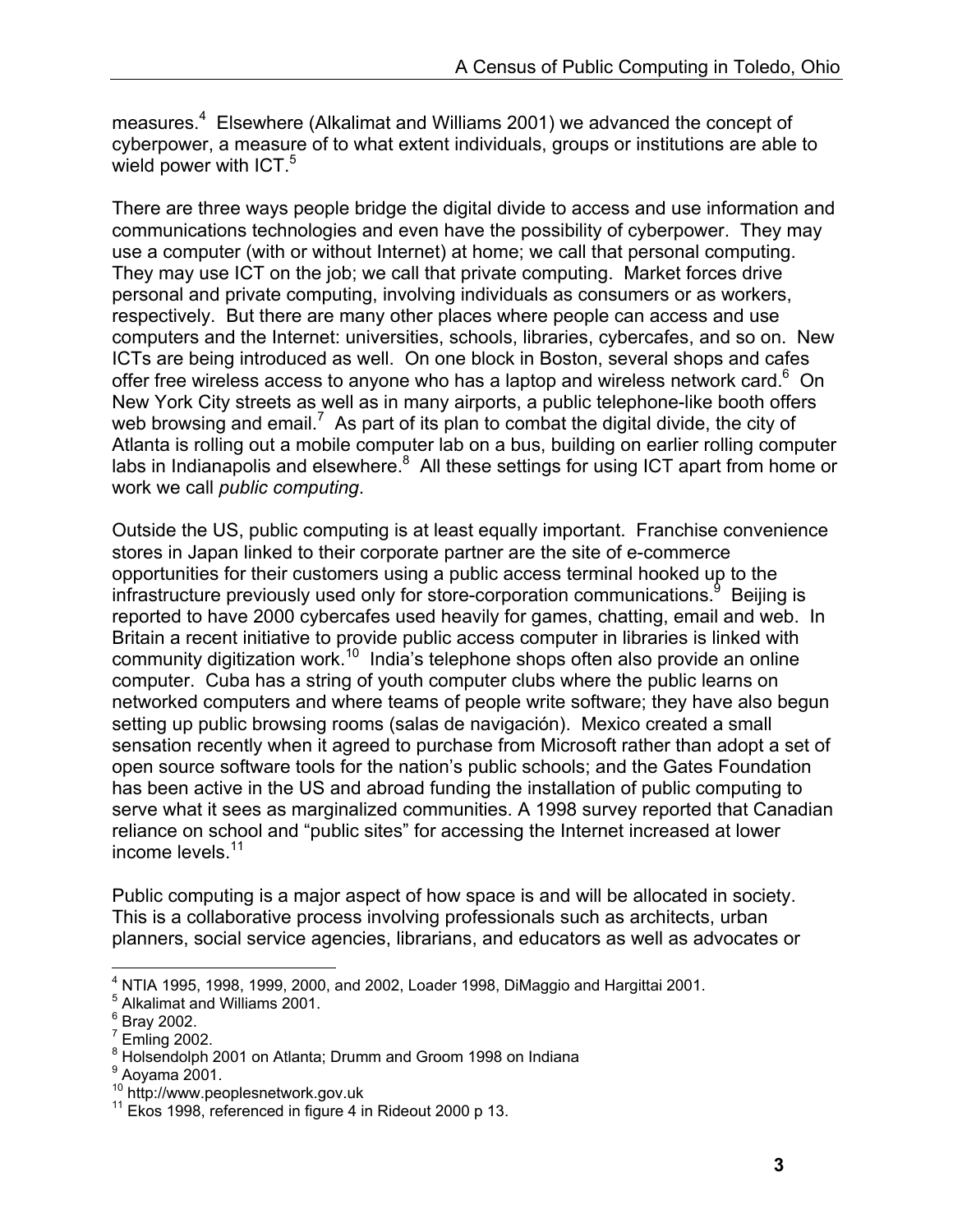activists, be they politicians, community interest groups, or social movements. This process of designing public computing into urban spaces is one theme running through a stream of books published out of MIT over the last decade by a set of public intellectuals of the information revolution, scholars and cheerleaders for their versions of the future.12 Magazines from MIT's own *Technology Review* to the trade-oriented *Archi-Tech*13 address this problem of designing smart spaces.

Figure 1 below compares personal, private, and public computing using data from US federal surveys.14 By 1990, more than half of K-12 students had ICT access in school. By 1997, more than half of adults had access at work. By 2000, more than half of American households had a computer at home. This table suggests that the greatest and certainly the earliest equality of access might be found in public computing. The quality of that access—part of which is expressed in the social environment of a given public computing site—is an important determinant of digital equality. But before we can evaluate the quality of a public computing site we have to know it exists. Many public computing sites are invisible even to their neighbors and thus overlooked at the many levels of research, policy formation, and practice. Our method, explained below, can be applied to bring these sites into plain view so that research, policy and practice can be more informed.

1

 $12$  From MIT's departments of architecture, artificial intelligence, computer science, and the Media Lab, in chronological order: Brand 1987, Mitchell 1994, Negroponte 1995, Dertouzos 1997, Gershenfeld 1999, Mitchell 1999, Dertouzos 2001, and Brooks 2002.

 $13$  Turket 2002

<sup>&</sup>lt;sup>14</sup> Figure from Williams 2001, using data from Kominski 1999, NTIA 2000.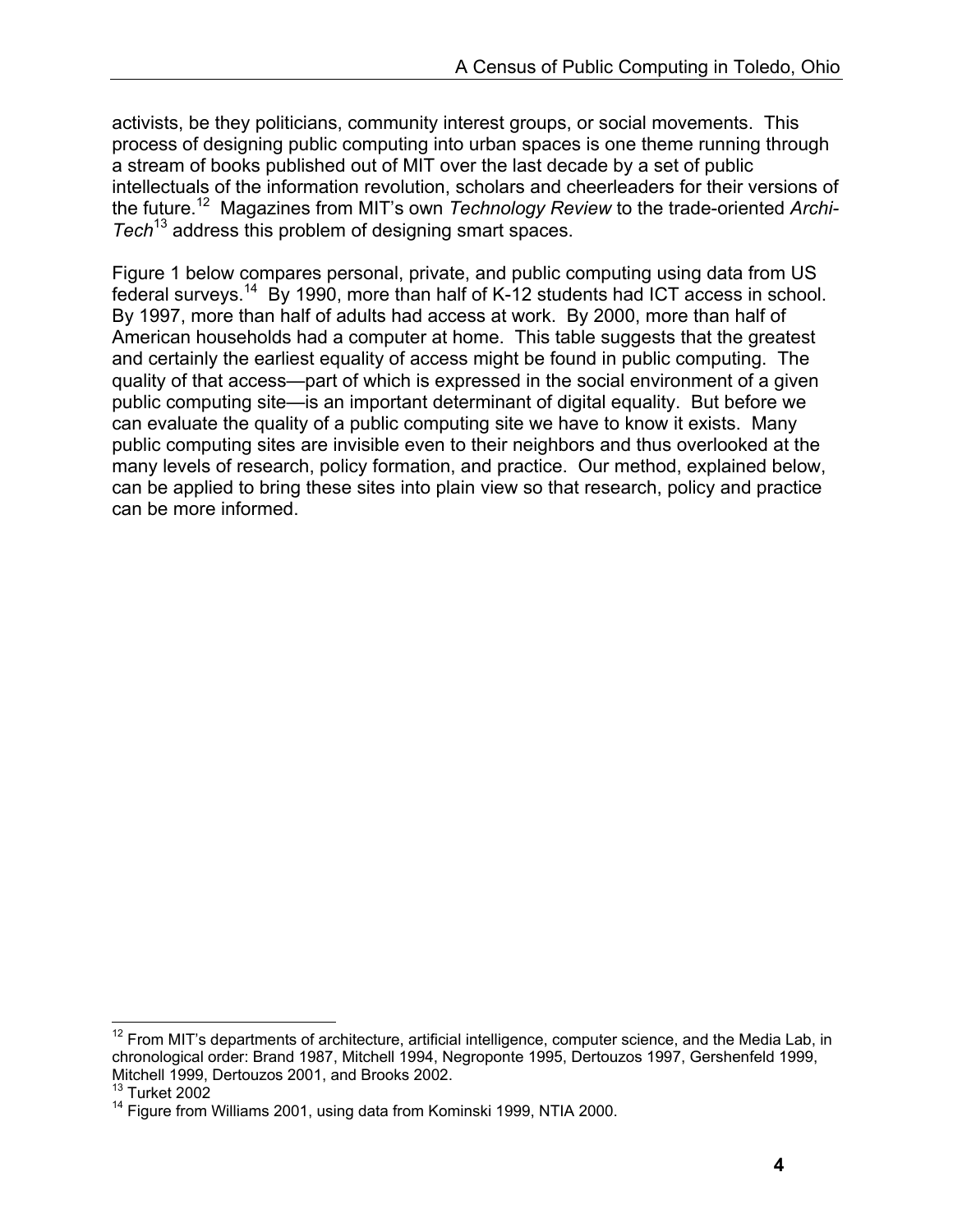

Figure 1. Operationalizing personal, private, and public computing: Percent of U.S.

## *Two Social Processes*

We are concerned with how democracy will fare in the transition to the information society, and this has been another thread through the literature.<sup>15</sup> The early adoption of information and communications technology followed the dynamic of the marketplace, taking place at high income levels and in occupations related to the military, science and technology, banking and finance, and the media.

But two social processes are at work. Society functions with and within the world's markets and also depends on a democratic tradition. This tradition, encoded in laws and cultural practices, can complement or counterbalance the impact of the market on national policy and on the life chances of those with the least—people with marginal or no employment or dependent on low incomes. We are accustomed to the interplay

Note: Figure from Williams 2001, using data from Kominski 1999, NTIA 2000.

 $\overline{a}$ <sup>15</sup> Toffler 1995, Schuler 1996, Lévy 1997, Miller 1996, Lee 1997, Perelman 1998, McChesney 1999, Walch 1999, Rifkin 2000, Hodges 2000.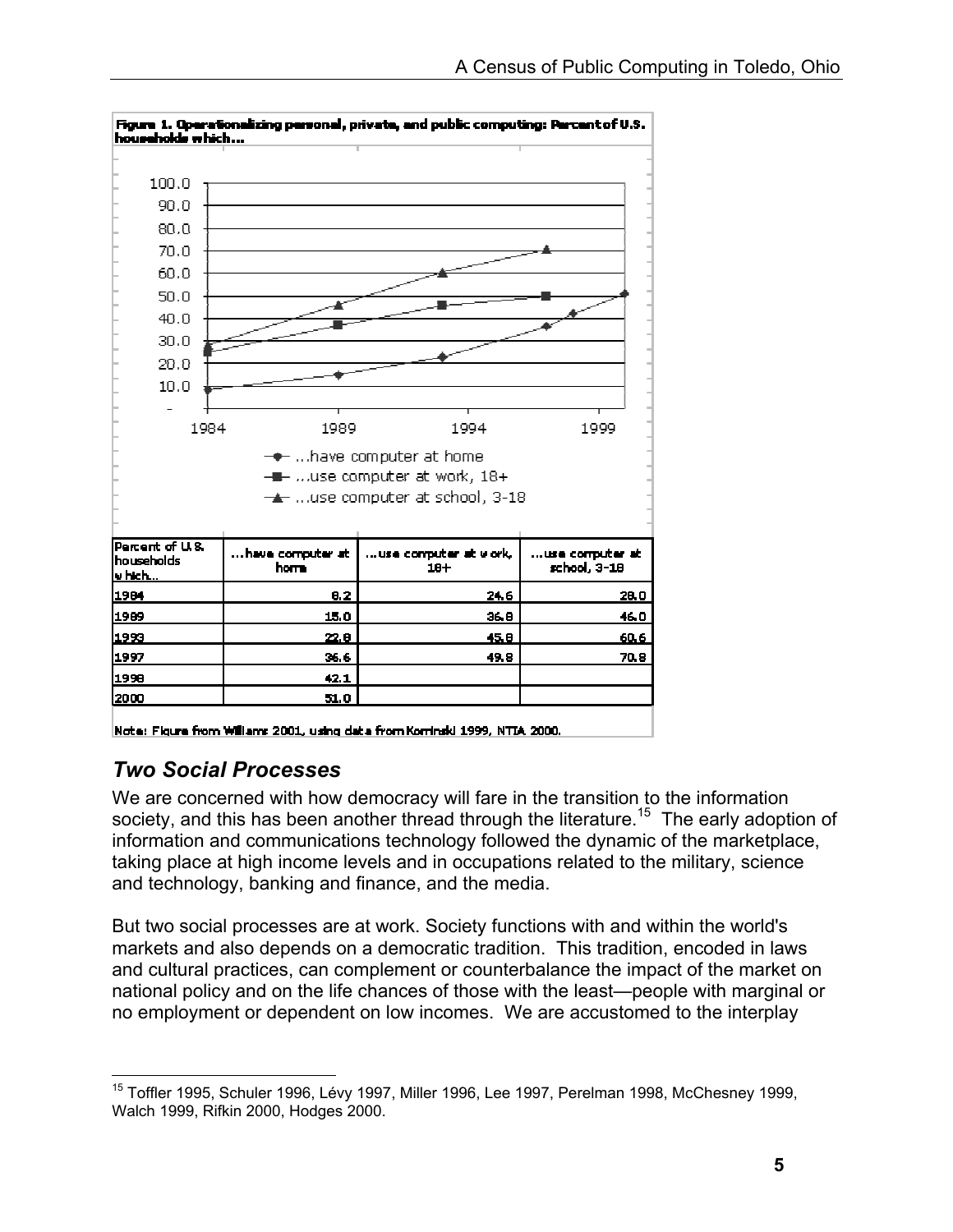between these two traditions of social life and social change, the market and the democratic public sphere.

The strength of the market is that innovation in search of profit drives change. With regard to ICT, new hardware and software, new uses and applications, are being produced constantly and prices tend to fall. Moore's Law—every 18 months, chip capacity and doubles chip prices fall by 50%—is holding true into the 21st century.16 The problem with the market is that we see persistent and even worsening inequalities that threaten the fabric of society.

The strength of the democratic tradition is that its emphasis on equality mediates against alienation and social conflicts. But at the same time, poverty nurtures the legacies of intolerance and authoritarianism that undercut the trust and stability necessary for democracy to be sustained.

From the earliest public computing projects—Community Memory in Berkeley, California; Playing to Win in East Harlem, New York City, and the Cleveland FreeNet in Ohio, for example<sup>17</sup>—to the relatively recent federal eRate legislation, the US has seen considerable democratic activity designed to provide ICT access for all. As we will see, public computing itself expresses the interplay and contradictions between forces of the market and forces for democracy. This can help us to understand prospects for the digital divide.

### *The social environment of public computing*

People enter virtual space—to browse the Web or a play a game of virtual Solitaire—via technology that is located in actual space.<sup>18</sup> That space is a social environment, the result of a confluence of social forces, institutions, and histories. People negotiate their way through and into social spaces when entering a public computing site, and operate in social space when online.

The social environment of public computing includes four aspects. First, is the hardware and software configuration. Second is the institution that hosts a given public computing site. Third is the immediate surrounding community. Finally, each community is located in a larger territory or macro environment: a city, country and region. This social environment in turn impacts and shapes our use of ICT and of cyberspace.

Castells<sup>19</sup> has categorized various macro environments according to their position in the global transition to the networked society. Relying on Castells, we see three categories: the technopole, the unconnected areas, and the dual city.

 $\overline{a}$ <sup>16</sup> Kelly 1998, Schiller 1999, Gilder 2000.<br><sup>17</sup> Schuler 1995.

<sup>18</sup> Dénaire, 1997, 1998, 2001.<br><sup>18</sup> Castells 1989, 1994, 1996, 1997, 1998, 1999.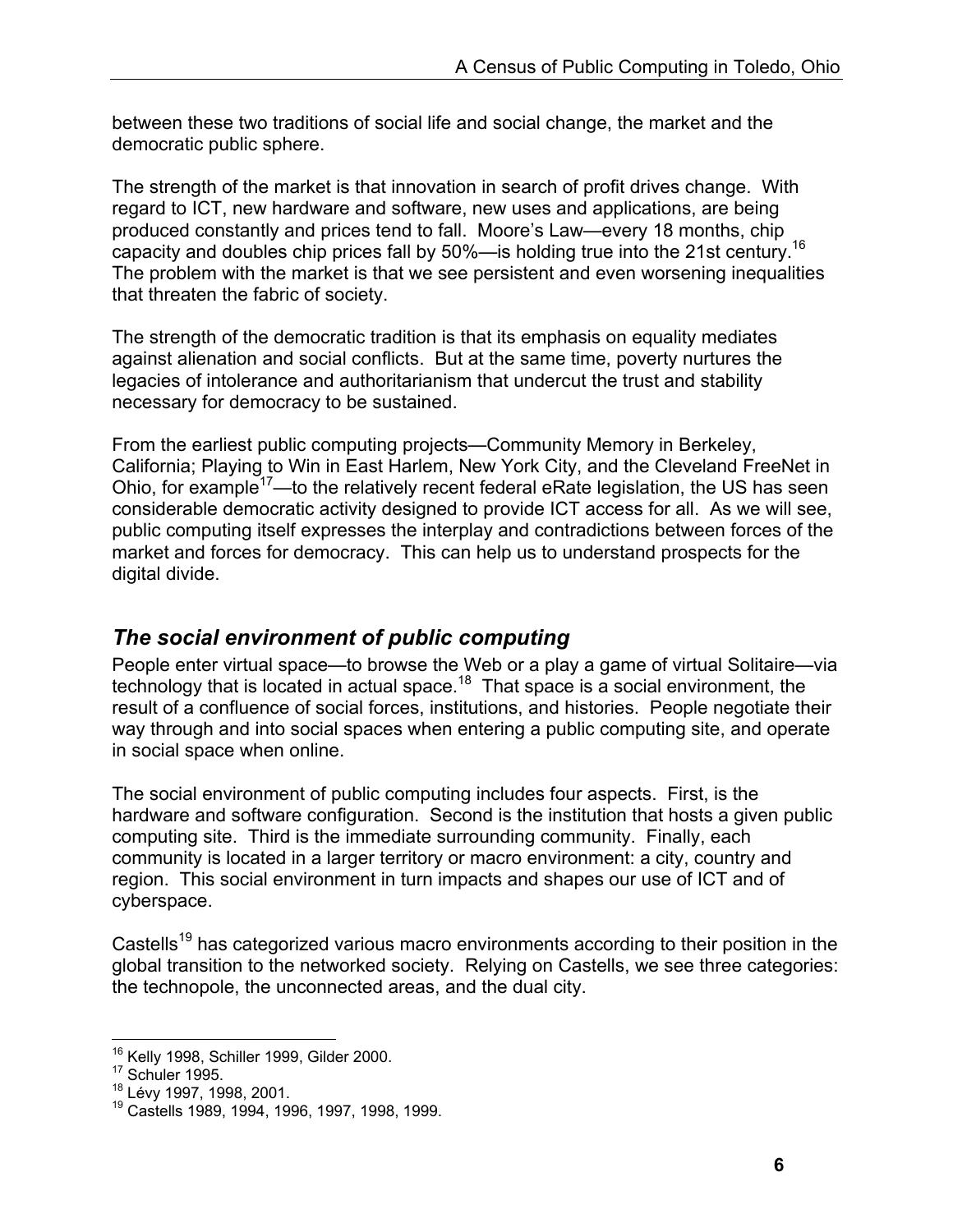In the technopole, almost everyone is connected to and with ICT. In the world's unconnected regions, almost everyone is generally delinked from ICTs. In the dual city, some communities and strata of people are connected, and other communities and strata are not. Most of the world's industrial cities in transition to the information society are dual cities. So are most national capitals, even if the only ICT-connected are the armies, the NGOs, the state and supranational institutions, and the inevitable business and luxury hotels.

Castells and Hall<sup>20</sup> discuss four kinds of technopoles: industrial complexes, science cities, technology parks, and certain regions with a comprehensive technopolis program for regional development. Their summary points to three main functions of these cities: reindustrialization, regional development, and synergy for innovation. Castells<sup>21</sup> also advances the concept of the Fourth World, the world's delinked regions and countries. He explores<sup>22</sup> how the typical "informational city" is a dual city and asks whether and how the digital and other social divides in such a place can be reversed. There are many empirical measures being discussed in these works, but it appears that public computing is not in the picture.

Examining Toledo, Ohio, as a dual city, we have pursued two research questions. What are the public computing sites? What is the social environment of public computing?

### *Public computing: The national picture*

There is a growing body of research literature on the process of informatization of US society. Here we scan this literature with four questions in mind:

- 1) To what extent are people using ICT?
- 2) What has been the impact of government policy on public computing?
- 3) What has been the contribution of the community technology center?
- 4) What trends provide leading models for change?

### **People using ICT**

The US Department of Commerce released its latest digital divide report in 2001. As of fall 2001, the number of people using the Internet in the US was increasing by 2 million people per month. Overall, 66 percent of individuals use computers, 54% use the Internet, and 45 % use email. Among children age  $5-17$ , 96% use computers.  $23$ 

Table 1 below uses data from the last Department of Commerce/NTIA report to summarize trends among selected population strata.  $24$  Each of these population strata increased its use of computers and the Internet during the 1997-2001. The digital divide

 $\overline{a}$ <sup>20</sup> Castells and Hall 1994 p 10-11.<br><sup>21</sup> Castells 1998.

 $22$  Castells 1999.

<sup>23</sup> NTIA 2001.

<sup>24</sup> NTIA 2001.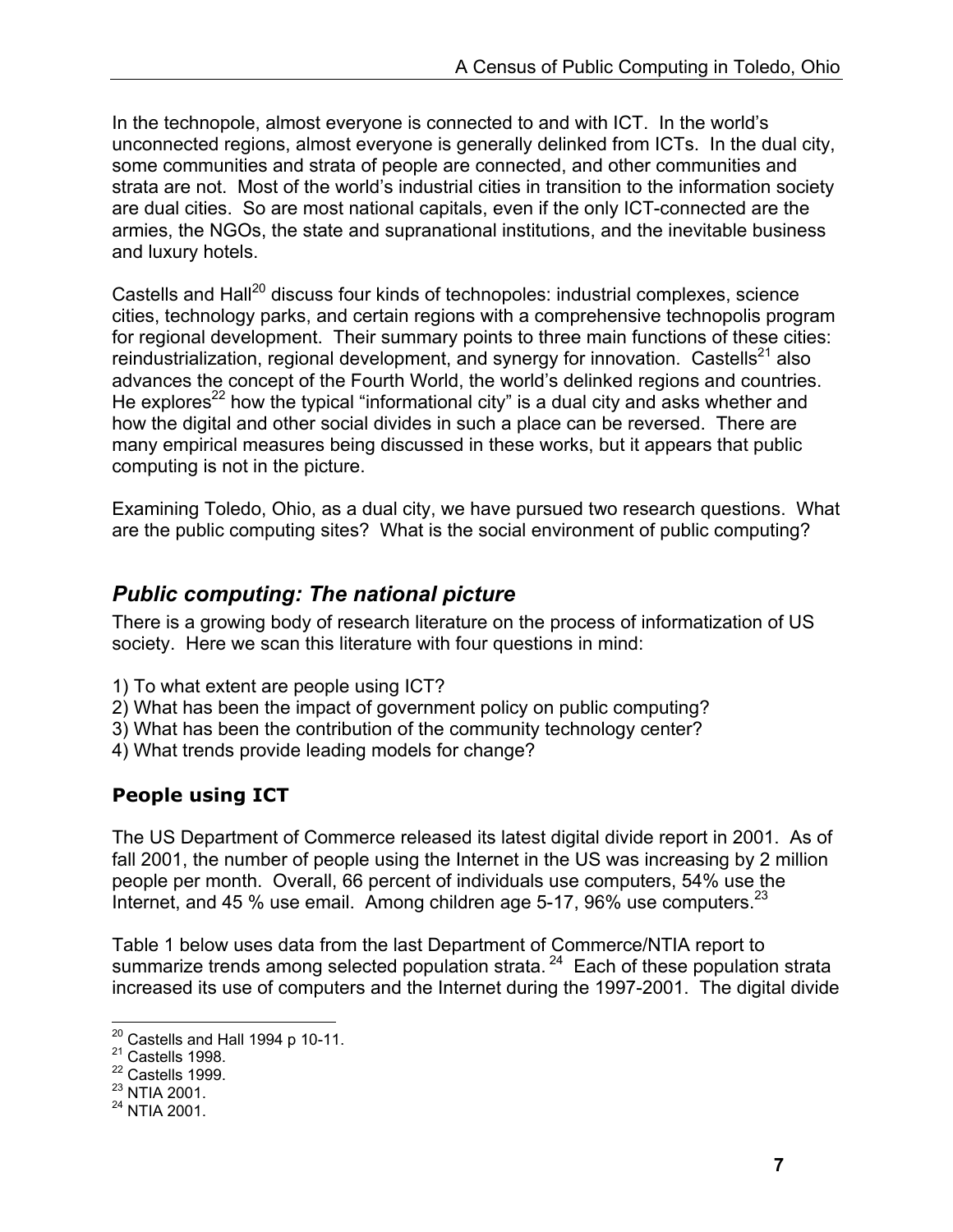between men and women practically vanished. But the other paired strata show a different trend, as the shaded cells in the table highlight. For white/Black and college degree/no high school, the digital divide in both computer use and Internet use widened. For employed/unemployed and >\$75,000 income/<\$15,000 income, the computer use gap narrowed, but the internet use gap widened.

| Table 1. Percent of US population using computers and the Internet. |                        |                     |                          |                     |                          |
|---------------------------------------------------------------------|------------------------|---------------------|--------------------------|---------------------|--------------------------|
|                                                                     |                        | <b>Computer Use</b> |                          | <b>Internet Use</b> |                          |
|                                                                     |                        | October<br>1997     | <b>September</b><br>2001 | October<br>1997     | <b>September</b><br>2001 |
|                                                                     | Men                    | 53.8                | 65.5                     | 24.3                | 53.9                     |
| Gender                                                              | Women                  | 53.3                | 65.8                     | 20.2                | 53.8                     |
|                                                                     | difference             | 0.5                 | (0.3)                    | 4.1                 | 0.1                      |
|                                                                     | <b>Employed</b>        | 61.7                | 73.2                     | 28.5                | 65.4                     |
| <b>Employment</b>                                                   | <b>Unemployed</b>      | 24.8                | 40.8                     | 12.4                | 36.9                     |
|                                                                     | difference             | 36.9                | 32.4                     | 16.1                | 28.5                     |
|                                                                     | \$75,000 and above     | 80.8                | 88.0                     | 44.5                | 78.9                     |
| <b>Household</b><br>in com e                                        | less than \$15,000     | 29.8                | 37.3                     | 9.2                 | 25.0                     |
|                                                                     | difference             | 51.0                | 50.7                     | 35.3                | 53.9                     |
| <b>Ethnicity</b>                                                    | White                  | 57.5                | 70.0                     | 25.3                | 59.9                     |
|                                                                     | <b>Black</b>           | 43.6                | 55.7                     | 13.2                | 39.8                     |
|                                                                     | difference             | 13.9                | 14.3                     | 12.1                | 20.1                     |
| <b>Education</b>                                                    | College degree         | 74.3                | 84.9                     | 41.4                | 80.8                     |
|                                                                     | No high school diploma | 7.9                 | 17.0                     | 1.8                 | 12.8                     |
|                                                                     | difference             | 66.4                | 67.9                     | 39.6                | 68.0                     |
| Source: NTIA 2001.                                                  |                        |                     |                          |                     |                          |

Eventually, every strata could be on par. But the widening divide in the interim is troubling because late adopters have a different relationship than early adopters with the technology –- and with the economy and society that are structured around this technology.

### **Government public computing policy impacting public computing**

Government policy with regard to public computing has resulted in expanding funds for schools, libraries and community centers. Where there is quantitative data, we see different rates of ICT availability across the population within the overall trend of increased ICT availability to all.

The eRate, which provides technology funds for schools and libraries, has amounted to a \$6 billion investment in public computing since it was implemented as part of the 1996 Telecommunications Act. In 1994, 35% of US schools were connected to the Internet; by 2000 98% were. Table 2 below summarizes trends among selected types of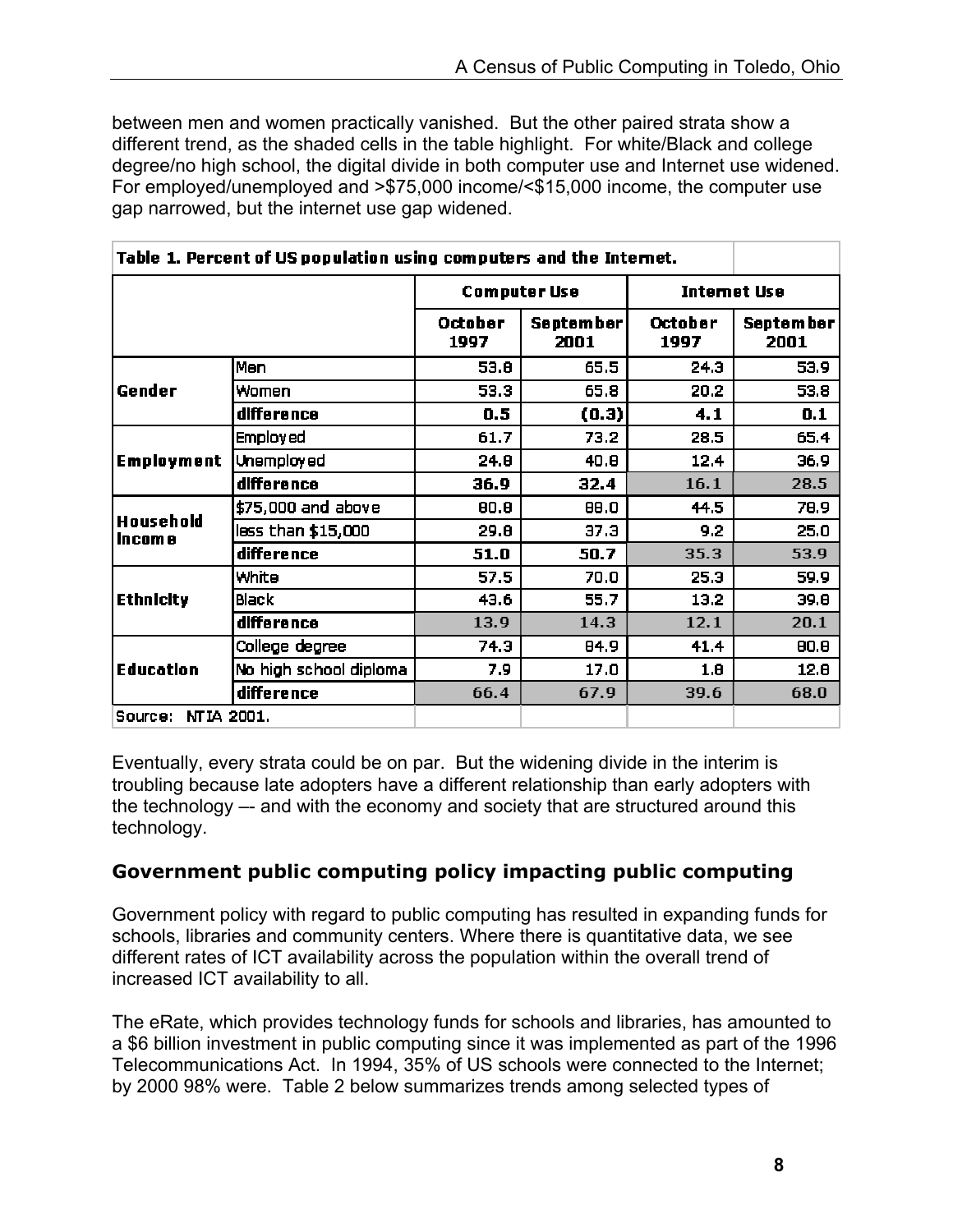schools.<sup>25</sup> Every of these types of schools has more school Internet and more classroom Internet in 2000 than they did in 1994. But as the shaded cells in the table indicate, certain gaps widened: between high and low minority-enrollment schools and between schools with high and low percent of students receiving free lunches (the most measured indicator of student poverty). In minority/poor schools, Internet access tends to be more limited to libraries, computer labs, or computers used only by teachers and administrators.

| Table Z. Percent of Schools and percent of classroom's wide internet access. |                                                                                            |                              |      |      |                                 |  |
|------------------------------------------------------------------------------|--------------------------------------------------------------------------------------------|------------------------------|------|------|---------------------------------|--|
|                                                                              |                                                                                            | <b>Schools with Internet</b> |      |      | <b>Classrooms with Internet</b> |  |
|                                                                              |                                                                                            | 1994                         | 2000 | 1994 | 2000                            |  |
| Minority<br>enrollment                                                       | 6% or lower                                                                                | 38.                          | 98   | 4    | 85                              |  |
|                                                                              | 50% or higher                                                                              | 27                           | 96   | 2    | 64                              |  |
|                                                                              | difference                                                                                 | 11                           | 2    | 2    | -21                             |  |
| <b>Percent of</b><br><b>students</b><br>  receiving<br> free lunch           | 35% or lower                                                                               | 39.                          | 99   | 3    | 82.                             |  |
|                                                                              | 75% or higher                                                                              | 20                           | 94   | 2    | 60                              |  |
|                                                                              | difference                                                                                 | 19                           | 5    | 1    | 22                              |  |
|                                                                              | Source: U.S. Department of Education, Office of Educational Research and Improvement 2001. |                              |      |      |                                 |  |

Library provision of computers and Internet is nearly universal, with 95.7% of the country's libraries having Internet connections, 94.5% making Internet connections available to their patrons, and an average of 8.3 workstations per library location.  $^{26}$  The Gates Foundation has set out to boost public computing in library branches located in low income communities, and in a study of Toledo libraries, we found that each library branch did provide public computing, but that the branches with more ICT were located in communities that were more white, with higher income, and more educated. So our small local study of libraries suggests a trend similar to the schools and to ICT use across the population. $27$ 

The Pew Public Internet Project has been issuing a stream of empirical reports that include figures for public awareness of public computing. They report 51% of the adult population knowing of a public place to use computers and get on the Internet (whites 53%, Blacks 44%). Among computer users, awareness increases to 63%. Of various sites they mention libraries (42% aware of these), schools (2%), cybercafés (1%) and copy centers  $(1\%)$ <sup>28</sup>

### **Community technology centers and community networks**

 $\overline{a}$ 

<sup>&</sup>lt;sup>25</sup> U. S. Department of Education, Office of Educational Research and Improvement 2001.<br><sup>26</sup> Bertot and McClure 2000 p 25.<br><sup>27</sup> Williams 2002.

<sup>28</sup> Horrigan 2001 p 26.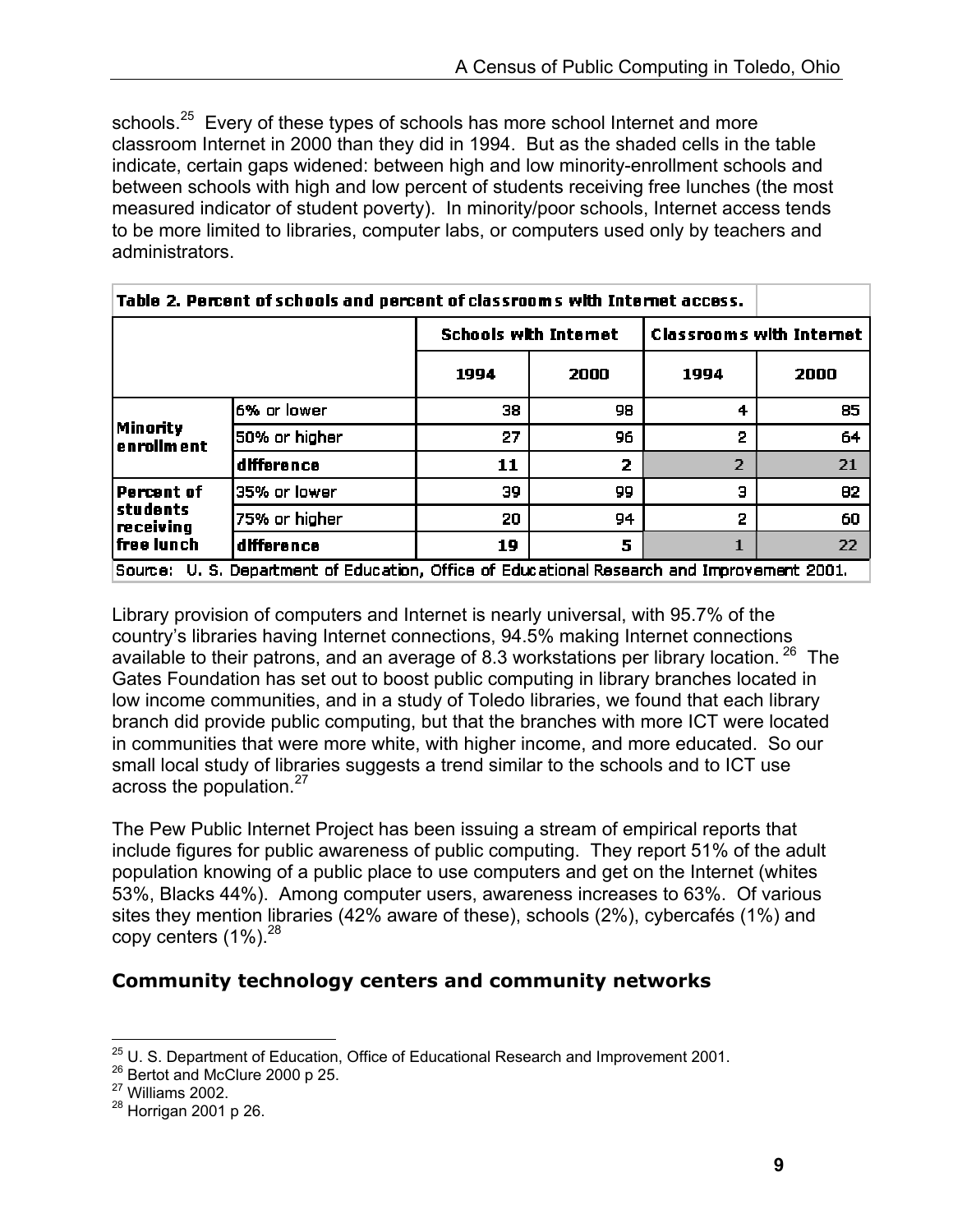The community technology center is a more varied category than schools and libraries and has so far included technology centers in community centers, apartment complexes, churches, and trade unions. A combination of grassroots efforts and federal funds (Department of Education, Commerce, Housing and Urban Affairs, and NSF), state funds (especially from suits against monopolistic practices of telecommunications companies) and private funds has resulted in the proliferation of these organizations. Today a number of CTCs are organized on the national, state, and local levels. The Community Memory project mentioned above, where computer hobbyists installed a public access terminal outside a shop in Berkeley, is perhaps the earliest community technology site.<sup>29</sup> Community networks, which originated before the Internet to network home computer users together, were early originators of CTCs, placing terminals in laundromats and elsewhere to broaden access beyond computer owners.<sup>30</sup>

Ohioans work in active CTC associations at all three levels. CTCNeT (more than 650 members) was launched in 1994 based on the experience of the early CTC Playing to Win, established by Antonia Stone in New York City.<sup>31</sup> Ohio Community Computing Network (more than 66 members<sup>32</sup>) formed in 1995 to oversee the allocation of funds for community technology projects from a settlement against Ameritech for unequal phone service provision across the state. CATNeT, based at the Urban Affairs Center of the University of Toledo, formed in 1996 and has a current membership of 29 centers.33

### **Model cities for public computing**

The national projects mentioned above could certainly be taken as models. But on a smaller scale, a number of cities have taken the initiative to overcome a digital divide identified between communities and organizations. These cities have set out to create and shape public computing. Some are technopoles and other are readily identifiable as dual cities:

- Technopoles such as Austin, Seattle, and Portland, Washington.
- Government cities such as Nashville, Atlanta, and Washington, D.C.
- University towns such as Blacksburg, Virginia, and Urbana-Champaign, Illinois.
- Diversified cities such as New York and Boston.

Noteworthy among these cities is Seattle, where public computing is a major thrust for city government. The city department of information technology is implementing Citizens Technology Literacy and Access programs, providing funds, and conducting research aimed at making Seattle a "technology healthy city."<sup>34</sup> Seattle is the home of Microsoft Corporation and also the highly successful Seattle Community Network, which

 $\overline{a}$ 

<sup>&</sup>lt;sup>29</sup> Farrington and Pine 1997.<br><sup>30</sup> Bishop 1993, Agre and Schuler 1997.<br><sup>31</sup> http://www.ctcnet.org<br><sup>32</sup> Stuber, personal communication; see also http://www.occcn.org<br><sup>33</sup> http://www.uac.utoledoedu<br><sup>34</sup> http://www.cityofse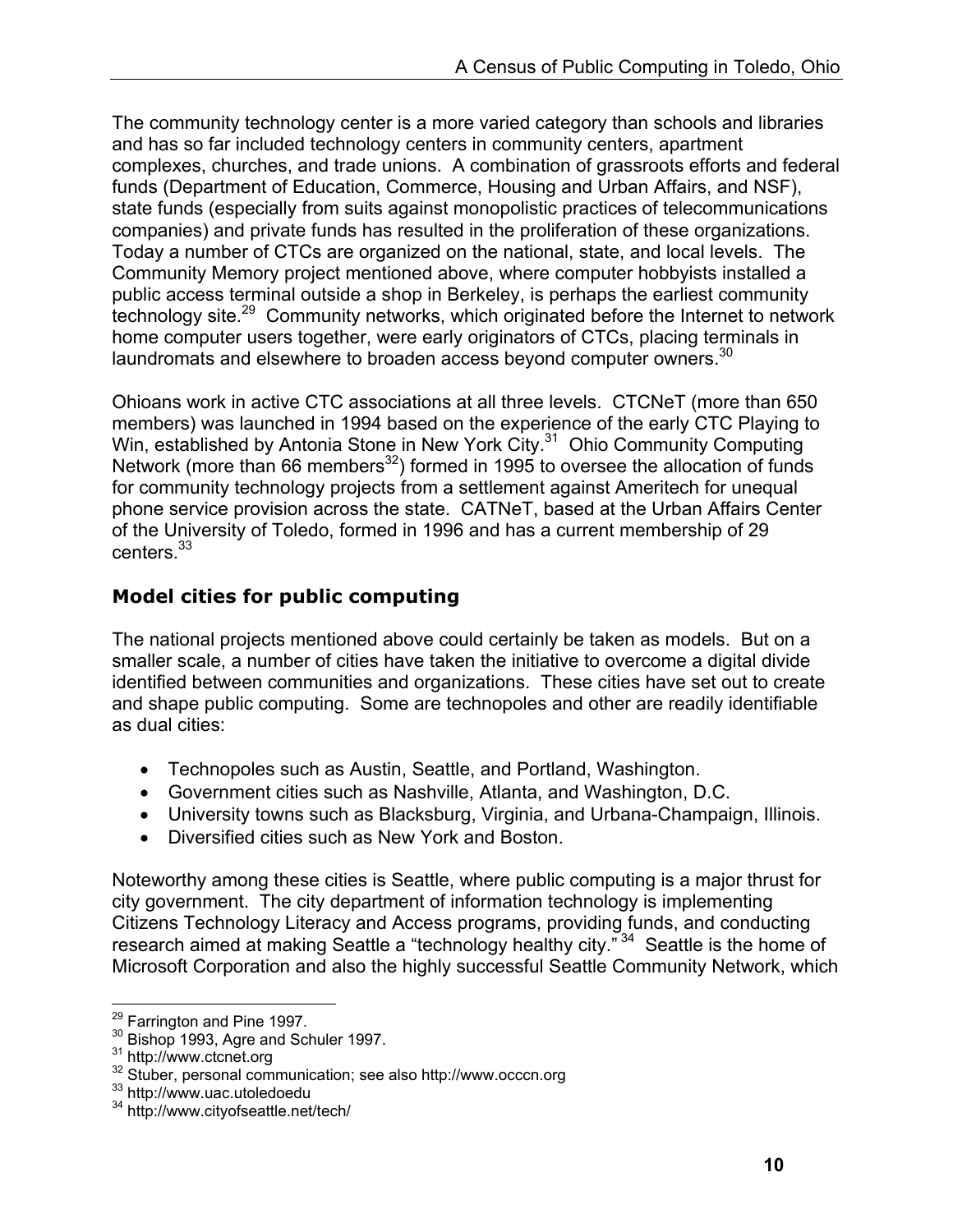played an early role in public computing by installing and supporting computers in libraries, laundromats and other public locations.

The city has created an online directory which links to 132 Seattle CTCs.<sup>35</sup> In a recent survey, 82% of residents reported having access to the Internet, 72% having home Internet access. The 10% reporting access only outside the home report using the Internet at work (81%), school (76%), an Internet café (62%), a community center (39%), or a public library  $(34\%)$ <sup>36</sup>

# **Methodology**

Our method depends on surveys, key informant interviews, statistical analysis, and keeping our eyes open as involved actors in the city under study. But in order to recruit students to responsible positions within the research project, we reconceptualized our method as the D6 method. This served to orient inexperienced young people both to what scientific research is about and to the specific tasks of researching public computing in Toledo. Several of the students then used the D6 method in their master's theses.<sup>37</sup>

We call the method the D6 method because it has six parts, each beginning with the letter D: definition of the problem, data collection, digitization, discovery, design, and dissemination. Table 3 describes the basic activities associated with each concept.

 $\overline{a}$ 

 $\frac{35}{6}$  http://www.cityofseattle.net/tech/techmap/<br> $\frac{36}{3}$  Information Technology Indicators Residential Survey 2000 p 24.  $\frac{37}{4}$ Hamilton 2002, McGreevy 2002, Zelip 2002.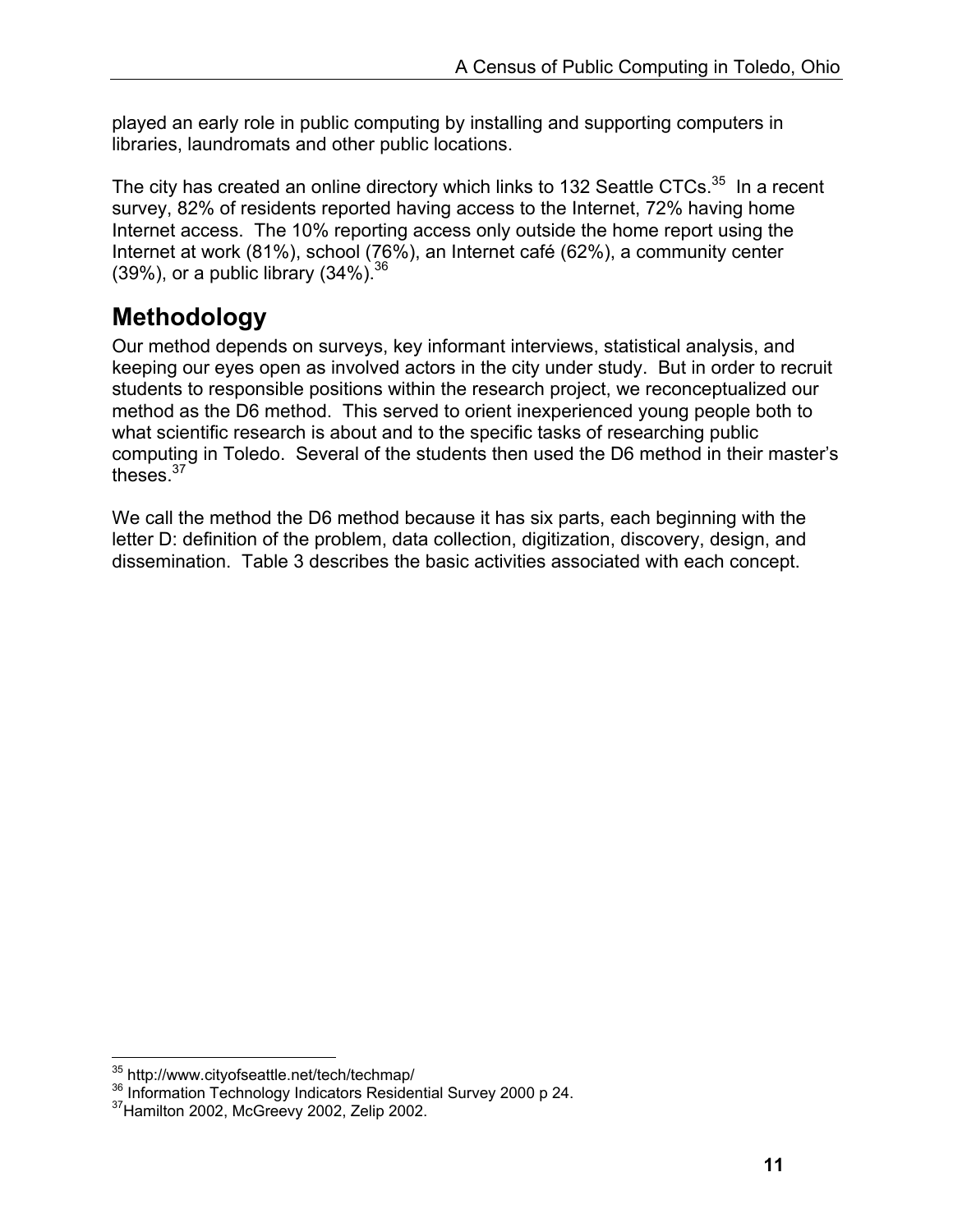| Table 3. D6 method.    |                                                                                                                                  |  |  |  |
|------------------------|----------------------------------------------------------------------------------------------------------------------------------|--|--|--|
| <b>Definition</b>      | Defining the problem, summing up the relevant<br>literature and formulating the research question<br>and/or hypothesis           |  |  |  |
| <b>Data collection</b> | Operationalizing the variables, drawing a population<br>sample, collecting data regarding the variables                          |  |  |  |
| <b>Digitization</b>    | Inputting, scanning, otherwise putting the data on<br>computer, organized in a useful way                                        |  |  |  |
| <b>Discovery</b>       | Analyzing the data to test the hypothesis or answer<br>the research question                                                     |  |  |  |
| <b>Design</b>          | Laying out in the data and the analysis in text,<br>tables, and figures in order to convey the findings to<br>various audiences. |  |  |  |
| <b>Dissemination</b>   | Sharing the findings with the various audiences as<br>widely and effectively as possible.                                        |  |  |  |

## *D1, Definition of the problem*

Our definition of the problem came as much out of experience as it did the research literature. Dealing early on with technology as a potential solution to social problems, with technology as ubiquitous on major campuses but hard to find off-campus, we experienced the importance of public computing. We searched constantly for places where people could get online, and eventually became involved in a community technology center.<sup>38</sup> The large datasets such as the NTIA surveys have not placed much emphasis here, but the literature close to everyday practice with technology tells many tales that suggest its value to people seeking work, social connections, even political impact.39

## *D2, Data collection*

We collected data in the setting of an academic department and a community technology center, using students who worked in both. The students were paid by the Federal work-study program and/or were earning academic credit through enrollment in the University of Toledo course "Cyberspace and the Black Experience.<sup>740</sup> Data

 $\overline{a}$ <sup>38</sup> Alkalimat and Williams 2000

 $\frac{39}{10}$  McKeown 1991, Mark 1997, Chow 1998, 2000, and Williams 2001.

<sup>40</sup> Chronicle of Higher Education 2000.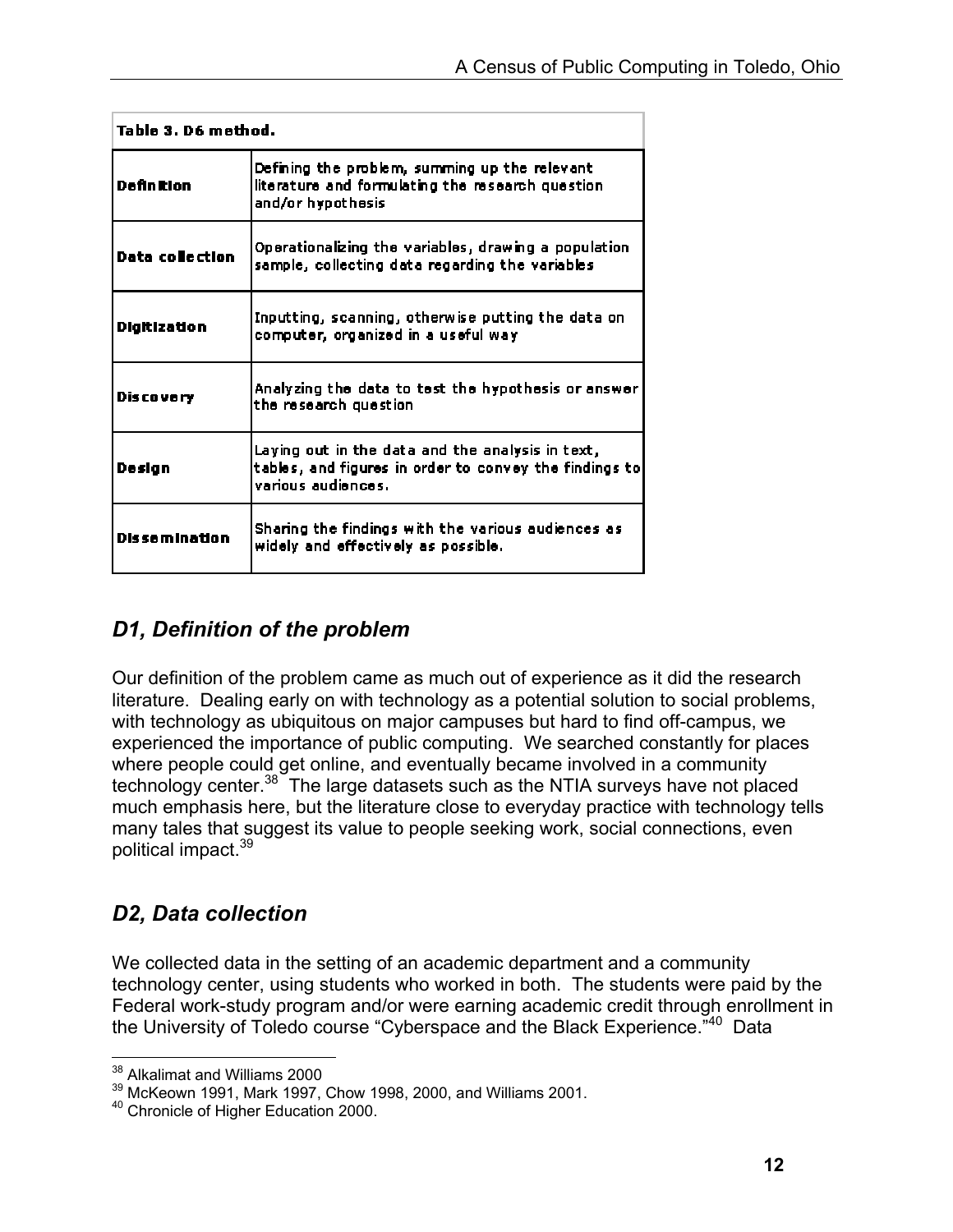collection included a phone survey, visits to sites, and the use of various digital devices – camera and tape recorder.

We created a list of all of the potential sites for public computing that we could find. Our starting point was the telephone as a near universal feature of organized public life. In the United States nearly 90% of the entire population has at least one telephone at home, or lives with a few block of a public phone. We assumed that organizations would have a phone, and used the phone directory as the starting point in our enumeration.

We constructed a list of organizations to contact using the hard copy yellow pages, online yellow pages then available for free at www.555-1212.com, several local directories, news clippings, and personal leads. We identified 96 yellow page categories as relevant to our search, based on personal familiarity and on our review of the research and policy literature about community computing and other forms of public computing.41 The daily newspaper, for example, mentioned a children's hospital providing computers for patients to use, so for that reason alone we included hospitals as a category for potential sites. We called coffee houses because we knew of at least one cybercafé in town.

After compiling a list of more than 1,578 organizations that might host public computing sites, we began canvassing them by telephone to find out who actually did provide computers for non-staff to use. Students made most of the calls. Each call began as follows: "Hello I'm calling from the University of Toledo researching computer use in the area. Do you have any computers for (the public/your members/parishioners/students/or other relevant term for that institution) to use?" We made on the average of three attempted calls before recording the site as a no response. These calls were made over 18 months during 2000 and 2001. As we made the calls, we also located the addresses and verified that exactly 1,578 of the

organizations were actually within Toledo city limits. Those outside the city were omitted from the dataset. We also contacted institutions that we estimated would host multiple sites (the public library, public schools, Catholic schools, and so on) and gathered data from them in person.

## *D3, Digitization*

Digitization began when we used the online yellow pages to build our call list and continued building a database of our call data. We also used geographic information systems software for geolocating the possible and actual sites.

## *D4, Discovery*

 $\overline{a}$ <sup>41</sup> Available from authors.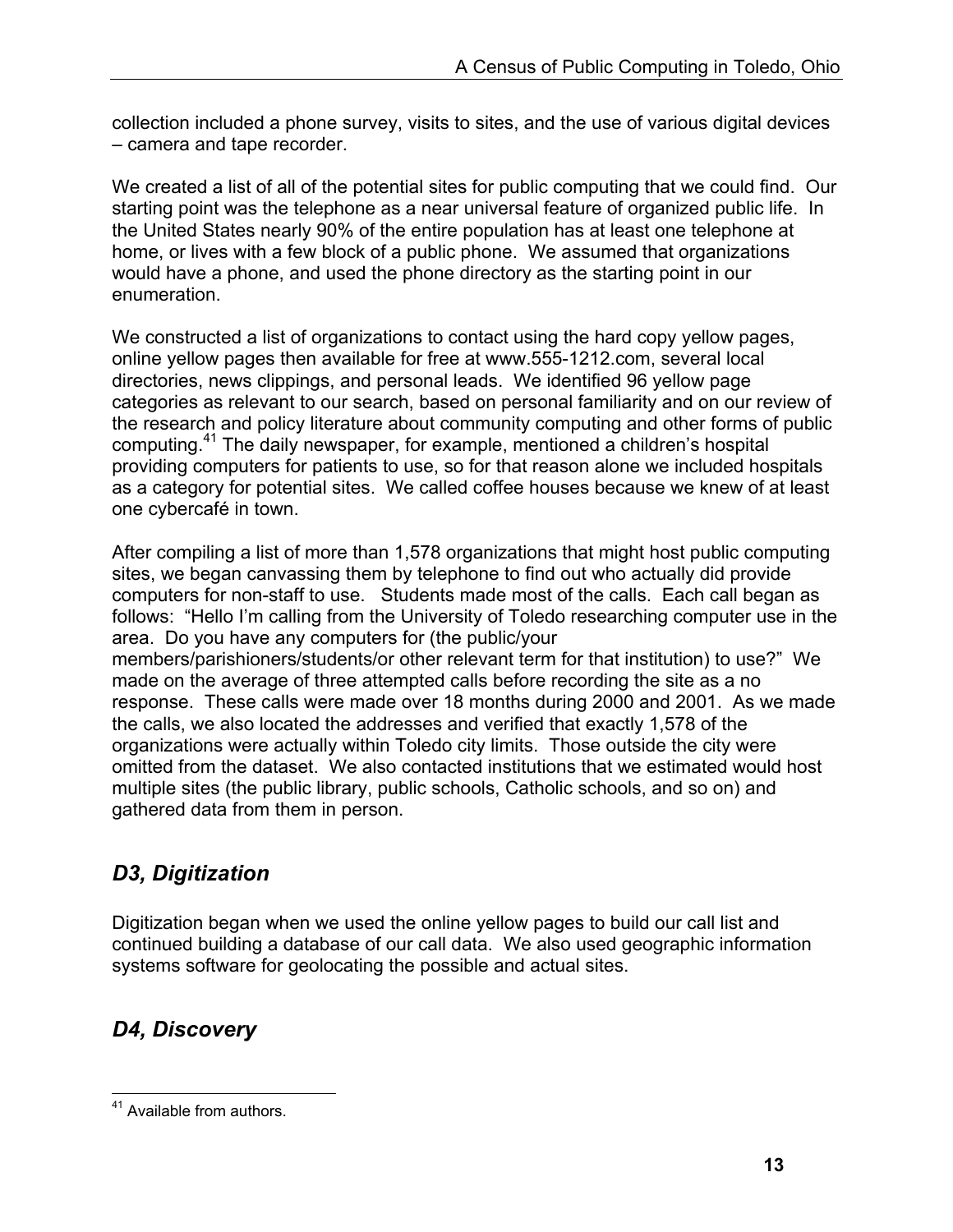Discovery proceeded using GIS software (ArcView) to map the location of the public computing sites and the demographics of Toledo, and using a statistical package (SPSS). We made use of class sessions and team meetings to discuss results periodically.

### *D5, Design*

Design involved writing this paper and producing a website that will provide information about the public computing sites in a searchable database.<sup>42</sup> The University of Toledo Urban Affairs Center will also publish the paper.

### *D6, Dissemination*

In addition to disseminating the book and the website via academic and online channels, we will present findings to a growing network of business and community leaders who are interested in a technology plan for Toledo to advance new-technologyrelated local industries and boost the skills and connectivity of the local and future workforce.

### *Enumeration and analysis of data*

Our search for public computing in Toledo, Ohio found 253 sites hosted by a variety of institutions, as shown in table 4 below. We coded these 253 public computing sites as community, government, commercial and university, according to their host institutions. *Government* public computing sites are those located in public institutions, a direct reflection of public policy and political forces. *Community* public computing sites are those hosted by non-governmental, not-for-profit organizations. These represent the diversity of civil society. *Commercial* public computing sites are those operating for a profit, in response to market opportunities. *University* public computing sites are those established at colleges and universities. While they will always be fewer in number, they will likely be the most technology-intensive public computing facilities in any community. Each type of public computing has its own economic imperatives, social dynamics, and spatial realities or demographics.

 $\overline{a}$ <sup>42</sup> http://www.communitytechnology.org/toledo.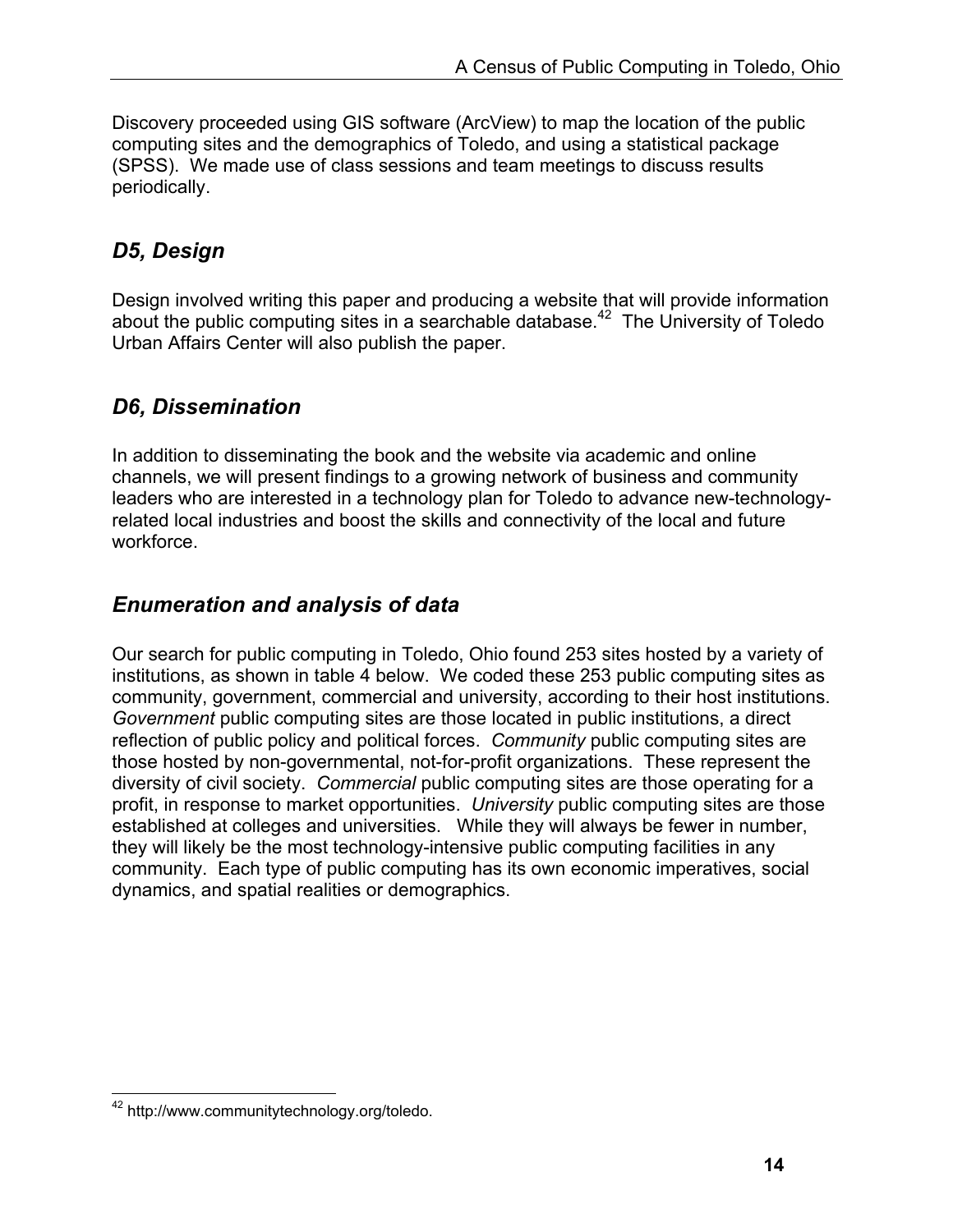| Table 4. Public computing in Toledo, Ohio, by host institution. |                         |  |  |
|-----------------------------------------------------------------|-------------------------|--|--|
| Schools - K-12 public                                           | 92                      |  |  |
| <b>Public libraries</b>                                         | 14                      |  |  |
| Apartments, hotels, and other group residences - public         | $\overline{2}$          |  |  |
| Government offices                                              | 1                       |  |  |
| <b>Total Government</b>                                         | 109                     |  |  |
| Schools - K-12 private                                          | 29                      |  |  |
| Schools - preschools and child care - nonprofit                 | 8                       |  |  |
| Schools - other                                                 | $\mathbf{1}$            |  |  |
| Churches and temples                                            | 29                      |  |  |
| Civic organizations - other                                     | 12                      |  |  |
| Civic organizations - youth                                     | 4                       |  |  |
| Civic organizations - seniors                                   | 6                       |  |  |
| Apartments, hotels, and other group residences - nonprofit      | 4                       |  |  |
| Civic organizations - unions                                    | $\overline{\mathbf{3}}$ |  |  |
| Museums and parks                                               | $\overline{2}$          |  |  |
| Hospitals and health care centers                               | $\mathbf{1}$            |  |  |
| <b>Total Community</b>                                          | 99                      |  |  |
| Schools - preschools and child care - for profit                | 13                      |  |  |
| Schools - trade - for profit                                    | 10                      |  |  |
| Apartments, hotels, and other group residences - for profit     | 15                      |  |  |
| Copy shops, cybercafes, stores                                  | 4                       |  |  |
| <b>Total Commercial</b>                                         | 42                      |  |  |
| Schools - universities and colleges                             | 3                       |  |  |
| <b>Total University</b>                                         | 3                       |  |  |
| <b>Grand Total</b>                                              | 253                     |  |  |

As table 4 indicates, schools are the largest number of site in each of the four categories. So government sites are primarily schools and libraries. Community sites are primarily schools, churches, and community centers. Commercial sites are primarily schools and apartment complexes.

Table 5 below provides an overview of the response rates that led to the enumeration in table 4. We can use these figures to estimate the actual count of public computing sites in the city. Of the 1,578 potential hosts we sought to ask, we got yes or no responses from 761, or 48%. Of these, 253 (33%) reported that they do host public computing. The 817 sites we could not contact may or may not host public computing. So we calculate that between 16% (253 out of 1578) and 33% (253 out of 817) of the institutions on our list of 1,578 do host public computing. We believe the sites we could not contact are less likely to host public computing. As a result, we chose to settle on a rate of 20%, and estimate that Toledo is likely to have 316 public computing sites.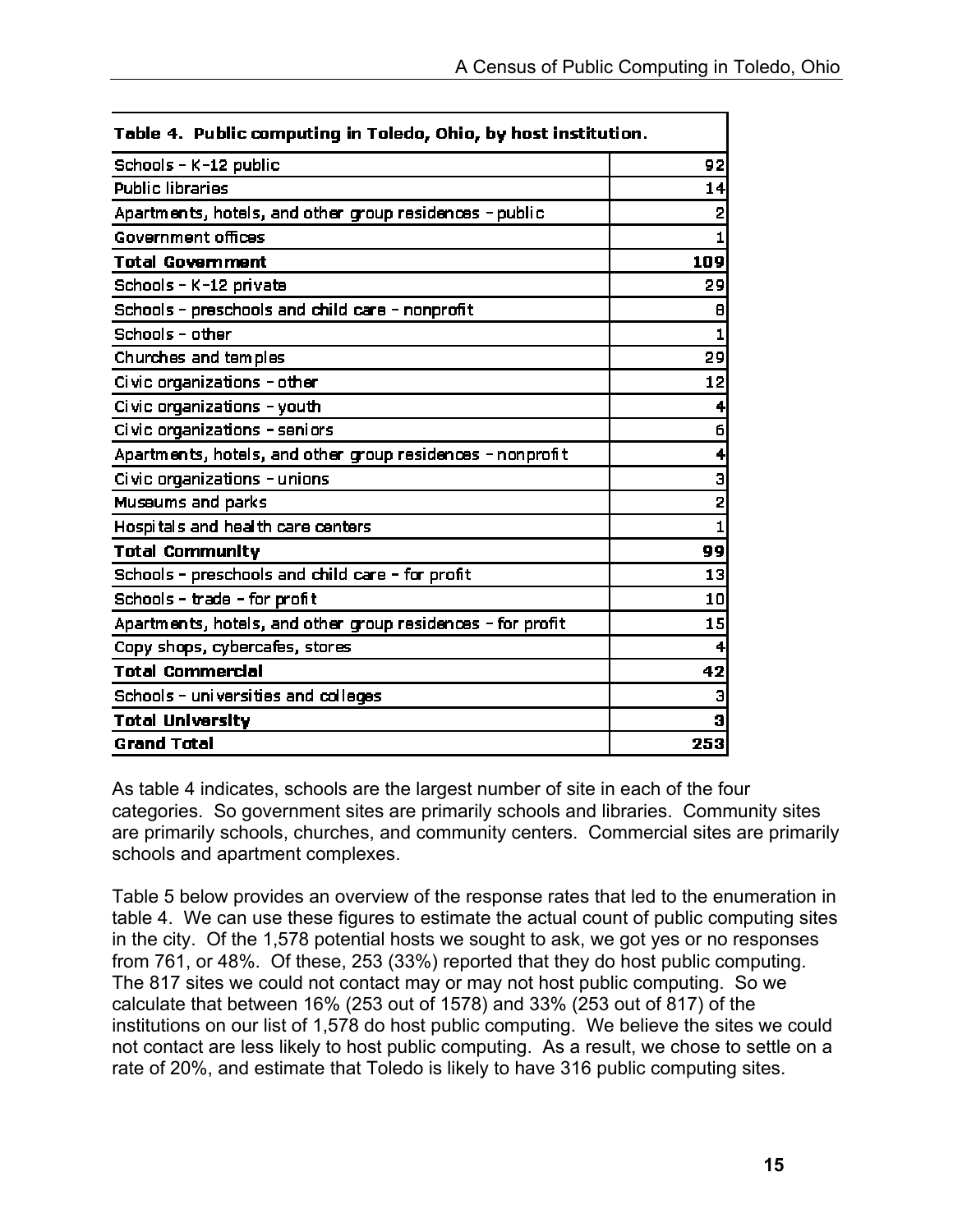| Table 5. Contact data on public computing in Toledo, Ohio. |                                           |                                        |                                     |                                        |             |                   |
|------------------------------------------------------------|-------------------------------------------|----------------------------------------|-------------------------------------|----------------------------------------|-------------|-------------------|
|                                                            | <b>Potential</b><br>hosti<br>institutions | No, do not<br>host public<br>computing | Yes, host <br>public  <br>computing | Yes asl<br>percent of all<br>responses | No response | Response<br>ratel |
| Government                                                 | 138                                       | 21                                     | 109                                 | 84                                     | Β           | 94.2              |
| Community                                                  | 935                                       | 270                                    | 99                                  | 27                                     | 566         | 39.5              |
| Commercial                                                 | 501                                       | 216                                    | 42                                  | 16                                     | 243         | 51.5              |
| University                                                 | 4                                         |                                        | Э                                   | 75                                     |             | 100.0             |
| Grand Total                                                | 1,578                                     | 508                                    | 253                                 | 33                                     | 817         | 48.2              |

Toledo is a "rust belt" industrial city, historically connected to the auto and glass industries. The 2000 US Census reports its population as 313,619, 23.5% African American.<sup>43</sup> The distribution of the population is similar to other Midwestern cities: the Black population is concentrated in the inner city and people with higher incomes live near the periphery or in the suburbs. Toledo also has a working-class east side, home to many Latinos and to a concentration of Toledoans of Hungarian descent. This demographic pattern allows us to identify four areas: East Toledo, a commercial downtown, the inner city, and the outer city. Toledoans call the outer city the North, West and South Sides. The map below shows these four areas. Shaded areas represent poverty rates of greater than 25%. With this in mind, we can examine the four types of public computing uncovered in our enumeration.



 $\overline{a}$ <sup>43</sup> http://www.census.gov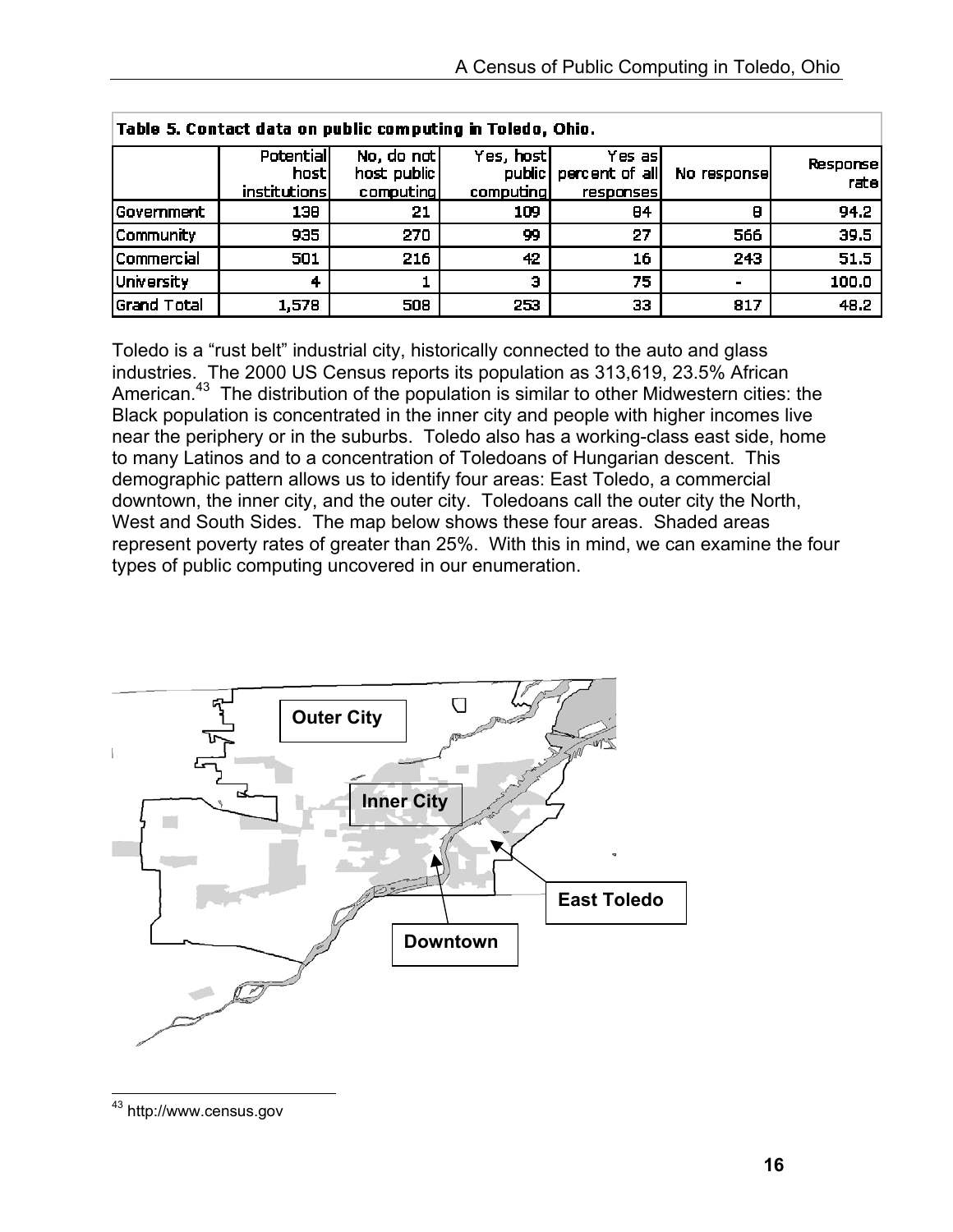### **Government public computing**

Of the 109 government public computing sites, 92 are public schools and 14 are public libraries. There are also two computer labs operated by the county's public housing administration, and one county tax assessor's office. This office provides computers for the public to use to search the county's real estate databases.

Toledo is a city with five overlapping school systems: the Toledo Public Schools, Washington School District (an autonomous district wholly within the Toledo district), the Catholic schools, charter schools, private schools, and an emerging but tentative statewide virtual school system of online schools. Except for the virtual high schools, all of these are surrounded by suburban school systems. In Toledo Public Schools there are eight high schools, eight junior High Schools, and 44 elementary schools.<sup>44</sup> There are over 37,000 students, of whom 46% are African American, and 7% are Latino. On the other hand the staff is only 20% Black. The legacy of segregation persists, such that the high schools fit into three groups. One school is mainly Black (95% Black), three schools are in the middle (Blacks making up 61, 56, and 51% of enrollment), and four make up the third group (26, 24, 19, and 13% Black enrollment). Thus the school system suffers from de facto segregation based on class and race. The Supreme Court of Ohio has ruled that the current arrangement of school districts in Ohio is unfair as it produces major inequities in funding levels for different school districts, especially ones like Toledo.<sup>45</sup>

<sup>&</sup>lt;sup>44</sup> Toledo Public Schools, http://www.tps.org.

<sup>45</sup> DeRolph v. State (2000), 88 Ohio St.3d, http://www.catalyst-cleveland.org/06-00/DeRolph.htm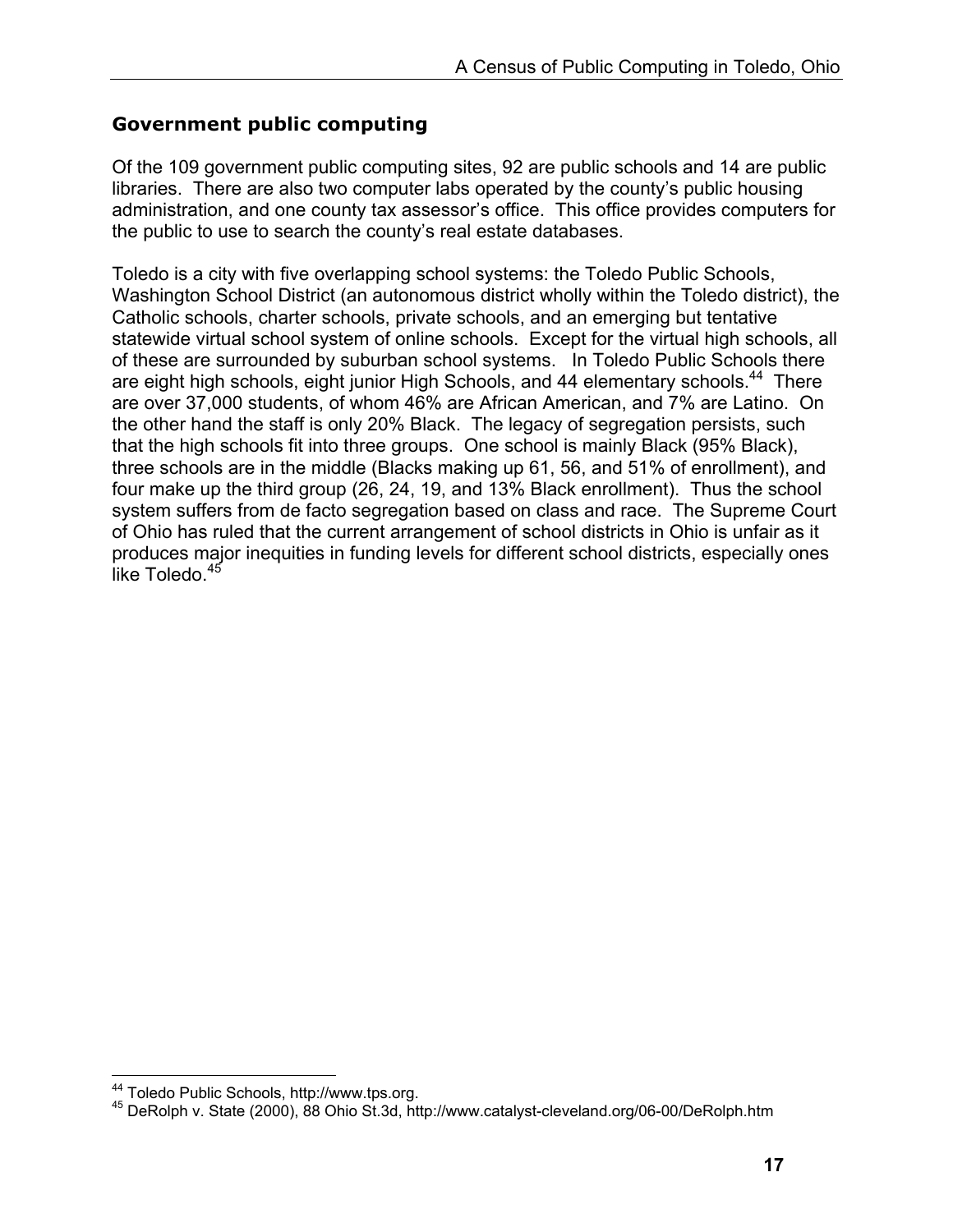

**Figure 3: Government Public Computing Sites** 

The technology transformation of the public schools got a boost when a bond issue passed in 1994 providing additional funding. A technology commission was set up within TPS that also included telecommunications industry representatives. The period from 1995 into 2001 was a period of rapid technological development. The State of Ohio invested over \$800 million in K-12 technology. A TPS official reported that the system grew from about 4,000 client computers to its current size of 10,000 clients, and the figure would rise to 15,000 within a year and a half.<sup>46</sup> As of early 2001, every elementary classroom had about five networked computers, and almost every school has at least one computer lab for the entire school.

There are many organizations attempting to expand technology access in the schools and enhance training. The State of Ohio has SchoolNet and SchoolNet Plus which offer funding and training.<sup>47</sup> They fund support for Tech-Prep programs for students going into technical careers, but this functions primarily in the suburbs of Toledo. For the city, state funds are channeled through the University of Toledo to programs like Prep-Tech, Excel, and Gear Up, which are designed to enhance the educational achievement of higher scoring minority students (B grades or better, for Excel) or students being challenged (grades of C or lower for Gear Up).

The public schools' computer labs service the student body of each school. In the past the Toledo Public School System has had an open door policy, e.g., the lighted school

 $\overline{a}$ <sup>46</sup> "Toledo Public Schools: NetApp Scores an A+ for Improving Content Delivery", no date.<br><sup>47</sup> http://www.osn.state.oh.us/home/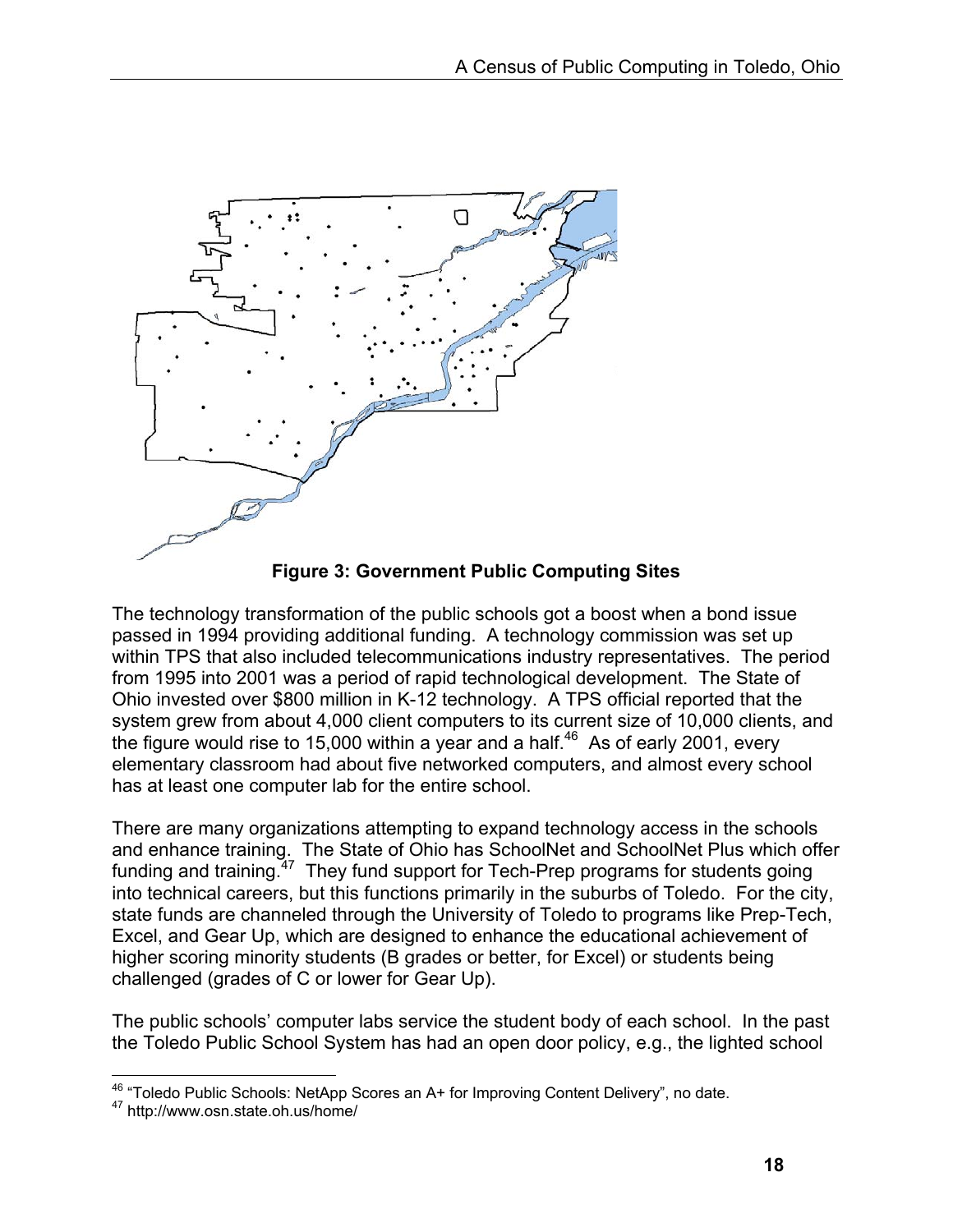concept involved having an open school for community use one night a week. This is no longer commonplace, and would certainly not involve the use of the computer labs. In contrast, some of the suburban schools do exactly this, running computer classes in the evening for the public. Another important feature of the computer labs is that Toledo Public Schools invested in reading and math drill software for<sup>48</sup> and have avoided providing Internet access in the labs in order to drive teachers to make full use of the software. However, the majority of TPS teachers do not have full command of the software and therefore it is merely a "drill for skill" process that does not use the farreaching diagnostic powers of the software to customize test questions to the strengths and weaknesses of the individual; student. The district runs free classes on the software in the summer but few teachers take the course.

The public library sites are all part of the Toledo-Lucas County Public Library.<sup>49</sup> In addition to the 14 sites in Toledo, there are four branch libraries in the suburbs. There are approximately 250 computers in the system dedicated to Internet and/or database access, children's software, or word processing functions are available. The library sought and won several grants from the Gates Foundation to acquire computers to equalize the access of lower income communities, and these computer were allocated primarily to the most needy branches, as mentioned above.<sup>50</sup>

The library has a part-volunteer, part-paid program of Web Wizards who assist patrons in using the Internet. Printing used to be free but for the last year has cost 10 cents a page. In general, the Wizards and the general library staff help anyone who comes in with this technology. In answer to the state requiring a plan to protect children from pornography, children have to have their parent's signature and be issued a card before going online at the library.

Public schools and public libraries are located in all neighborhoods of the city. They are government agencies and fall under the mandate of the 14th Amendment that requires equal access under the law for all citizens. Our sense is that this government mandate, even supplemented by private initiatives, is not yet enough to overcome the disparities of race and class.

### **Community public computing**

There are a total of 99 community computing sites. The host institutions are non-profit organizations, neither commercial nor government, although they may receive public funds. There are 38 schools and preschools, 29 churches, 28 community facilities or centers of various kinds, and 4 apartment complexes.

 $\overline{a}$ <sup>48</sup> Computer Curriculum Corporation, http://www.ccclearn.com.<br><sup>49</sup> http://www.toledolibrary.org.<br><sup>50</sup> Williams 2000.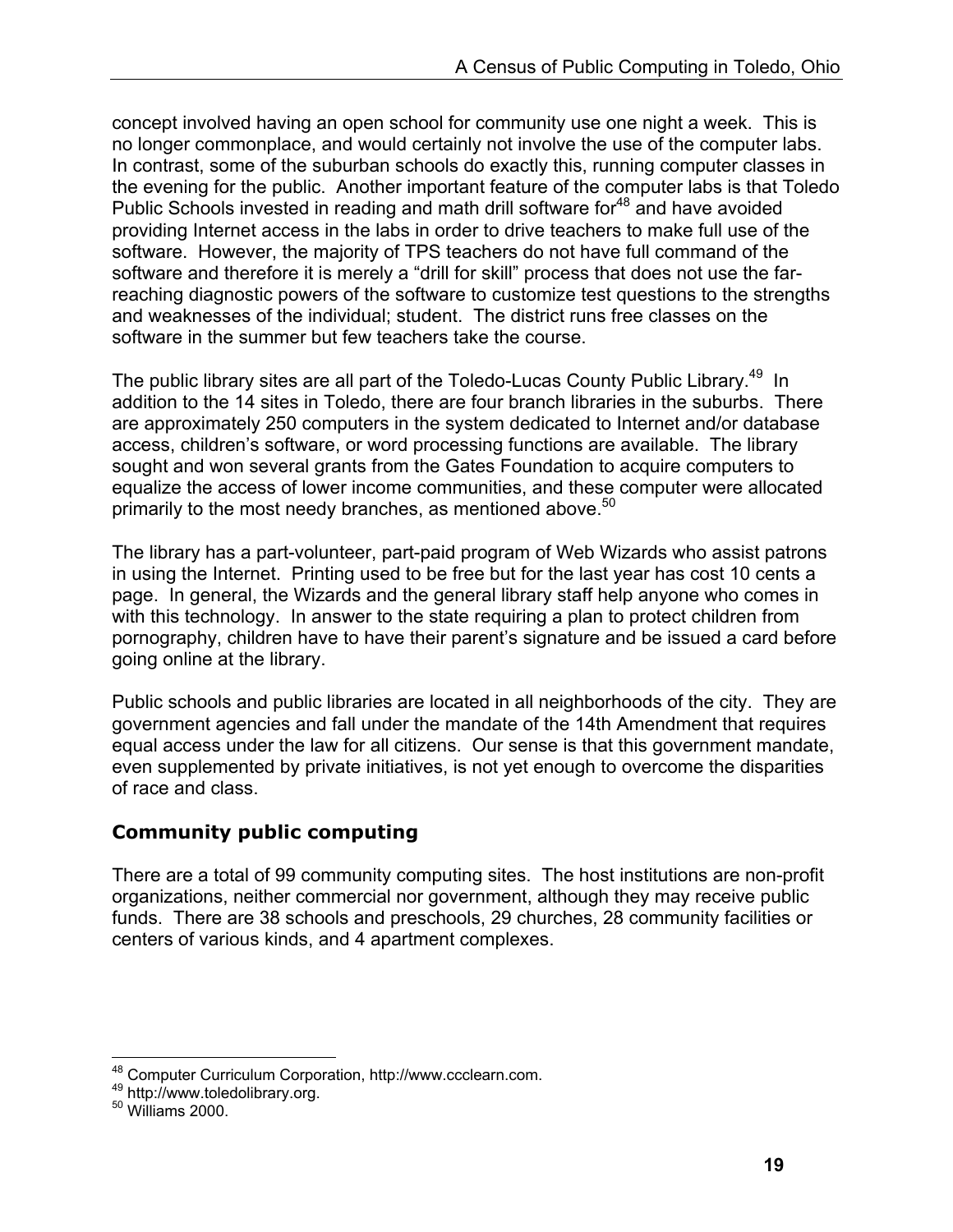

**Figure 4: Community public computing sites** 

Of the 38 schools, 22 are part of the Catholic Diocese of Toledo. As elsewhere in the US, many of the European immigrant populations were Catholic and built churches in what was a smaller city. In a sense, the Catholic schools<sup>51</sup> are a parallel system to Toledo Public Schools as well as link to their respective churches. But these schools are tuition based, so they represent a form of community schooling oriented to those who can pay. As such, they are friendlier to parents, community, and congregation.

The 29 churches include 17 different Christian denominations. The highest representations are Lutheran (10), Baptist (7), and Catholic (3). In many cases these are churches with affiliated schools, but they have computer access for church use.

The remainder of the community public computing sites consists of community centers oriented either to the general public or a specific constituency. They include community centers for the general public (e.g. Wayman Palmer YMCA, W. J. Murchison Community Center, Adelante), for seniors (e.g. Alpha Community Programs, Eleanor Kahle Senior Center), for youth (e.g. Boys and Girls Clubs, Black Data Processing Associates), for union members (Farm Labor Organizing Committee, Toledo Federation of Teachers, Police Patrolmen's Association), for museum visitors (Center for Science and Industry and the Toledo Museum of Art) and the Medical College of Ohio hospital. The last two are unusual: the museum has a computer in its K-12 resources center that is used by children and teachers, and the hospital has a PC set up in a lounge near its physical therapy department for inpatients to use.

 $\overline{a}$ <sup>51</sup> http://www.cyss.org/Schools/SchoolPage.html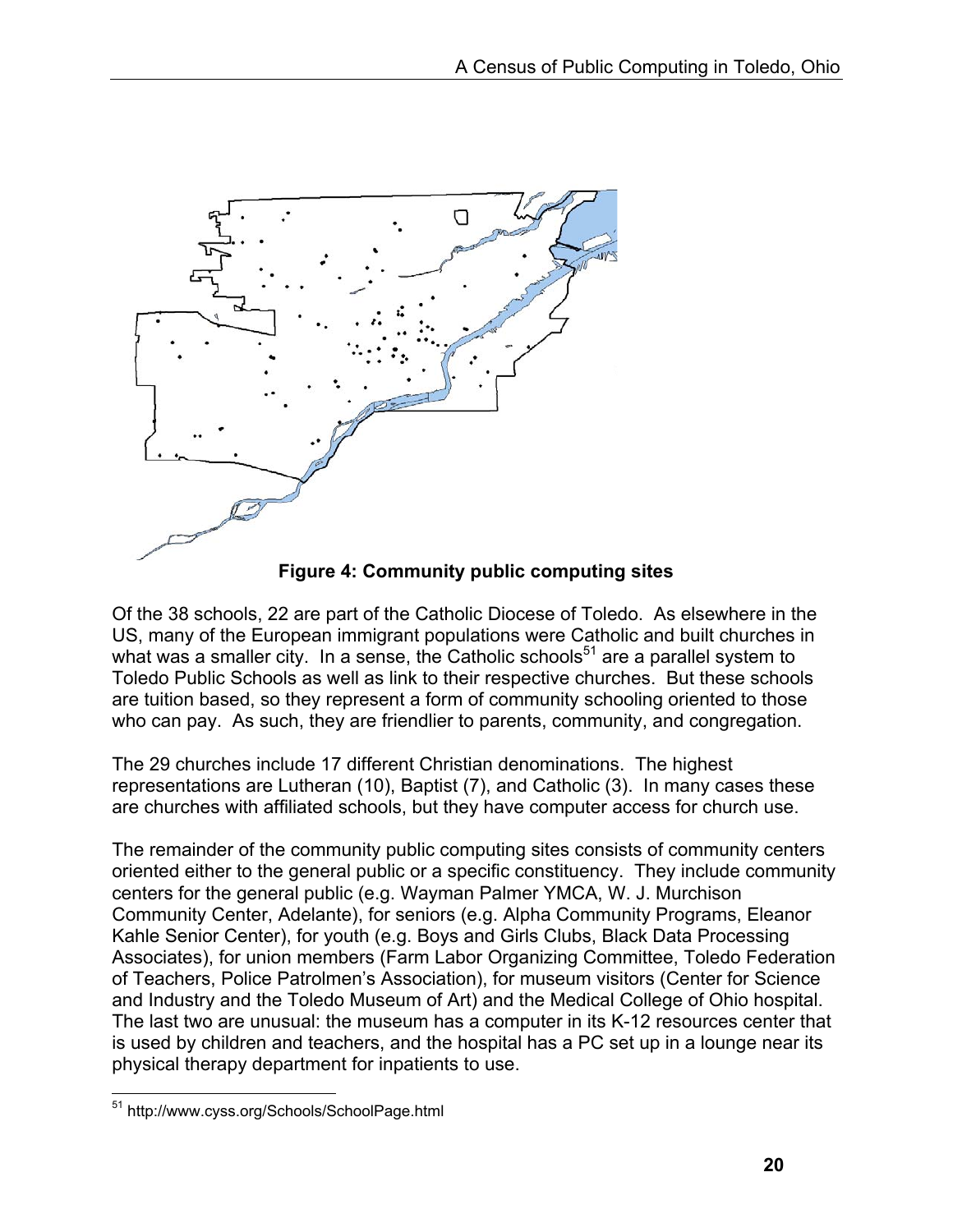The map shows a concentration of community sites in the inner city along with sites in higher income areas near the northwest suburbs. The community centers with computers are primarily dedicated to poorer central city populations, and the remaining sites are located in communities that can afford computer labs.

### **Commercial public computing**

There are 42 commercial public computing sites in Toledo. Of these 23 are commercial schools and preschools, 15 are apartment complexes, 3 are Kinko's copy shops and one is a cybercafé. The map makes it clear that these public computing sites are either in the downtown area or in the outer city, especially in the western part of the city.

Several of the apartment complexes belong to the same owner, who won a Department of Housing and Urban Development grant to set up computer labs and thus improve his apartments. He has helped to grow the CTC association in town, CATNeT.

Kinko's is a copy shop that developed a business model and a reputation around public computing. Their sites are near the suburbs and the University of Toledo campus. The cybercafé is also near campus.



**Figure 5: Commercial public computing sites**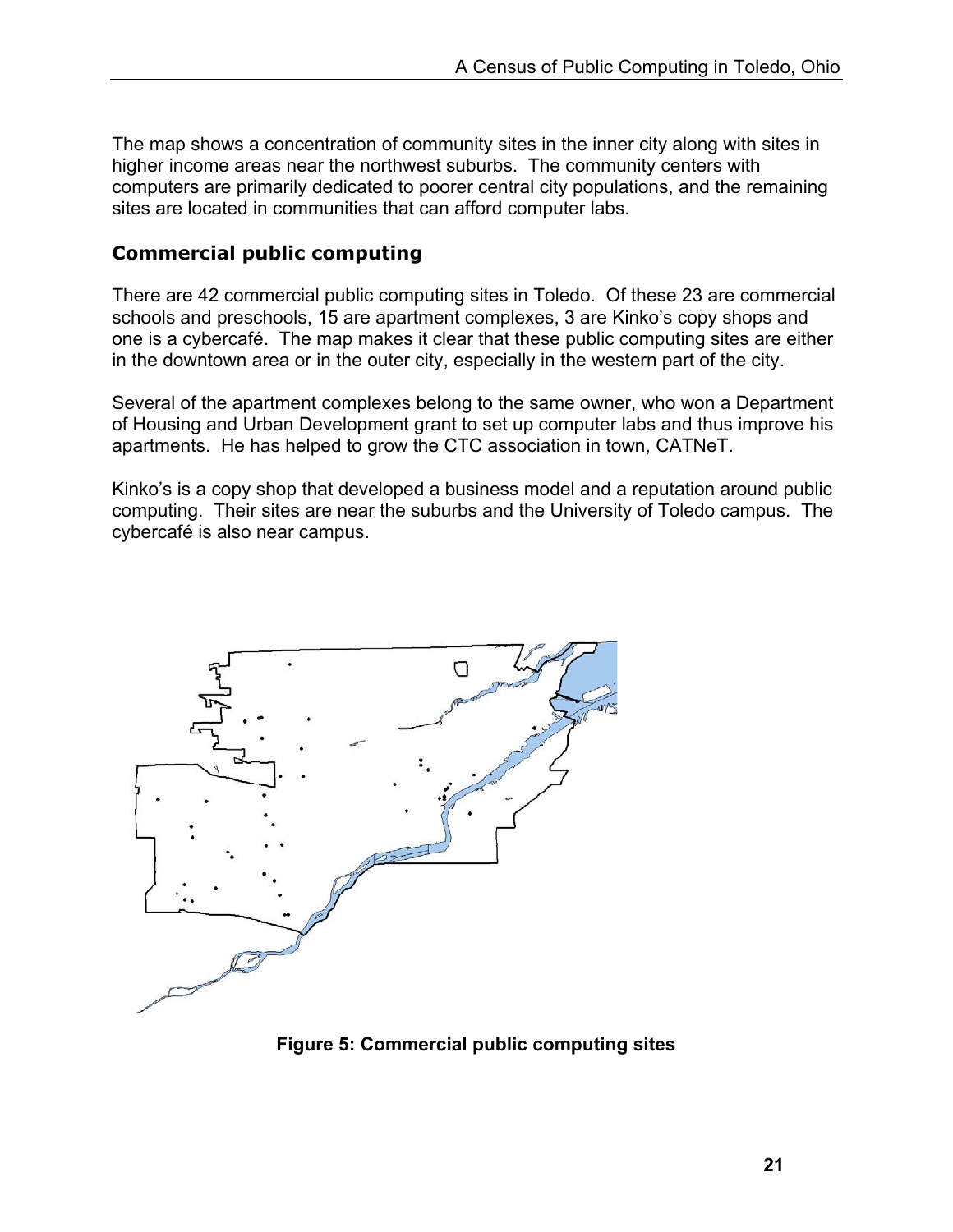Commercial sites are far fewer than government or community sites. This might reflect a lack of effective demand from the local population, or a lack of imaginative capital from Toledo entrepreneurs.

#### **University public computing**

Three universities and colleges in Toledo provide computer labs for their students: the University of Toledo, the Medical College of Ohio, and Mercy College of Northwest Ohio, a nursing and allied health college. Each of these institutions is oriented towards educating professionals and technical workers. UT and MCO are located in outer Toledo, and Mercy College is located in the inner city near what was once a hospital complex.

Their computer facilities are open only to students or rare one-time public events, with two important exceptions. Mentioned above is the computer available for patients at MCO hospital. UT's women's studies program operates a women's computer lab as part of their support to un- or underemployed women in Toledo.

The university and college facilities are possibly the most advanced public computing sites in the city. For instance, the UT business school is a wireless zone for laptop access to the network. Many departments provide specialized hardware and software. UT also teaches computer classes of all kinds in several off-campus labs downtown.

The university is an important partner for public computing. UT faculty helped start and continue to work with CATNeT, the local association of community technology centers. A larger group of faculty is also proposing an associates degree in social informatics. This program would link with public computing across the city in order to place interns for potential future employment, conduct research, and collaborate for advocacy and policy formulation.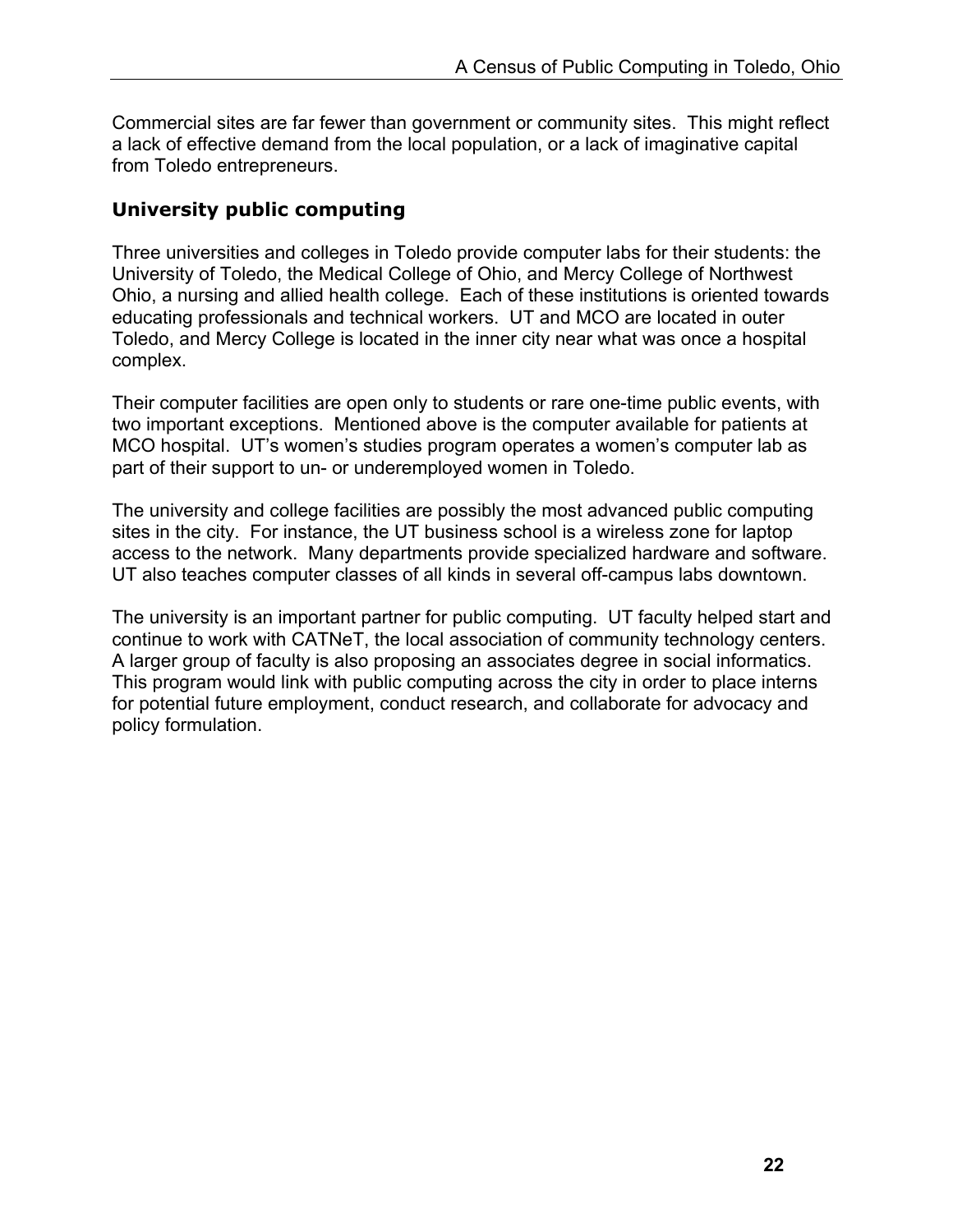

**Figure 6: University public computing sites** 

# **Findings**

We hypothesize that the four kinds of public computing fit three patterns in relationship to the social environment.

- Government sites are randomly located, the same proximity to rich and poor.
- Community sites are located close to the opposite ends of the social spectrum, the rich and the poor having community sites but not the middle strata.
- Commercial and university sites are located according to market demand, closer to upper income and students.

As the maps indicate, our data suggest this pattern, but weakly. We expect that a broader dataset would make a more compelling case.

The marketplace has a direct impact on the location of commercial and university sites. There are however, two important particularities. University sites combine upscale owner occupied single family homes with low cost apartment complexes for students. Further, a large concentration of ICT users live in relatively affluent suburbs (Sylvania, Perrysburg, Maumee, etc), which transforms this urban pattern into a metropolitan one.

The U-shaped pattern of the predicted community public computing sites may prove to be the best countermotion to the market as a foundation for democratic traditions. The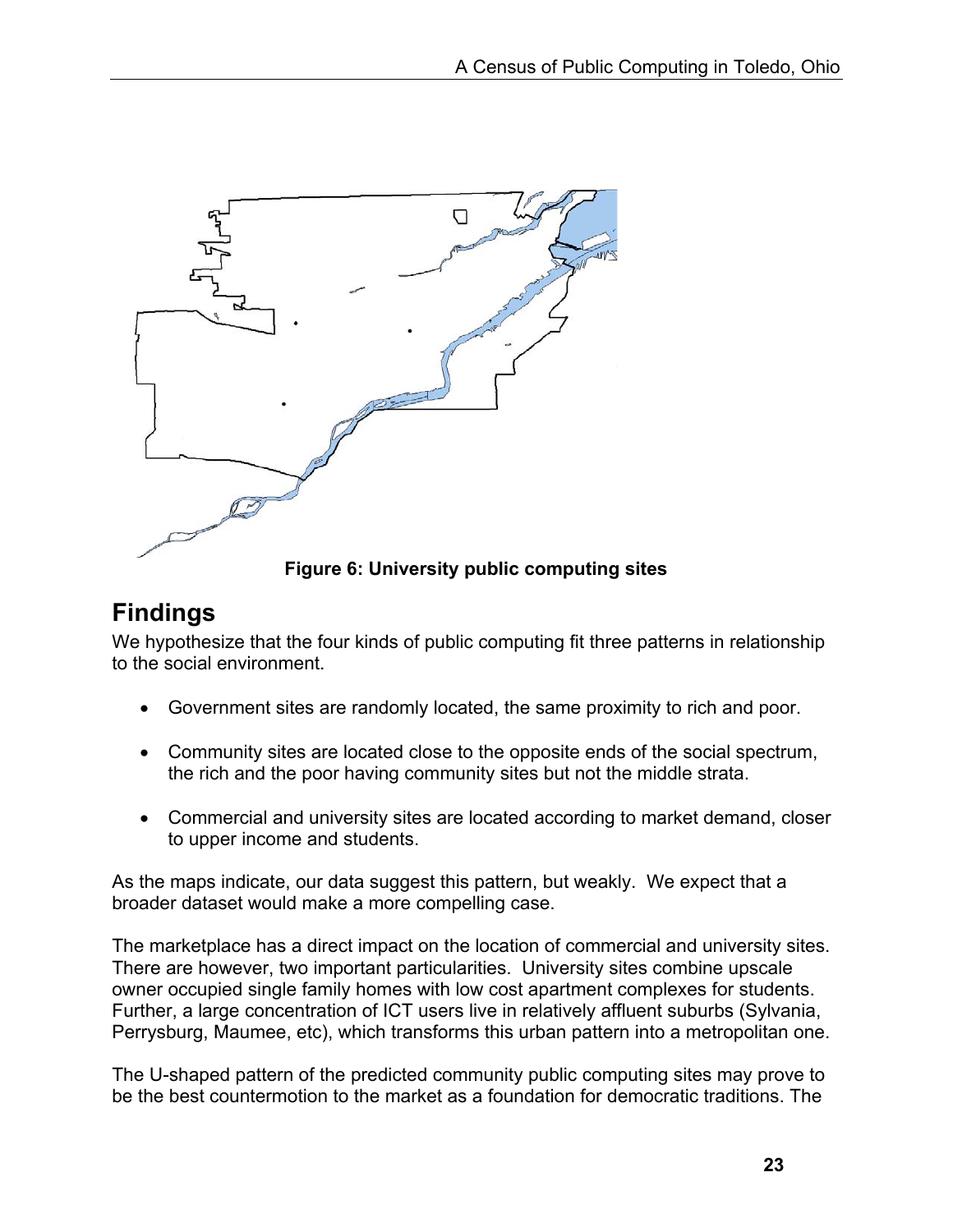role of the church and other institutions of bonding social capital is to give poor and working populations a basis for collective consciousness and action, including selfempowerment projects with ICT.

Government public computing sites are a result of public spending that reflects increasing commitment to an ICT transformation of education at all levels. As figure 7 below indicates, the informationalization will be equal, but the level of access and use is a matter of available state revenue and relative level of commitment. In times of expanding revenue, an egalitarian state is a major factor, but in dire times the impact can be relatively negligible.



In general, changes in the hardware and software will dramatically impact what we mean by public computing, especially the increasing use of wireless, voice recognition, broadband, and technology convergence (phone, computer, TV, music, camera, etc.). But we will still have the basic four categories of public computing. In each case, we are interested in the rate of adoption and pattern of use, and then in what cyberpower<sup>52</sup>—people's ability to use ICT to achieve their goals—results.

We are arguing that the stream of technical innovation is a force banging against society and like the beginning of a game of billiards the balls are scattering. Each type of public computing expresses a structural force, an aggregation of institutions, people and spaces, constituting a power dynamic. All together it is the configuration of all the power dynamics of a society that determines the likely course history will take.

We envision two stages of future research. First, to confirm this description of public computing and measure variation in different urban and rural areas as well as different countries. Second, to examine what is going on in public computing sites, what users are doing, and what cyberpower emerges. We believe the stakes to be the nature of democracy in the information age.

 $\overline{a}$  $52$  In an earlier study (Alkalimat and Williams 2000) we elaborate on the concept of cyberpower as an outcome of a community technology center.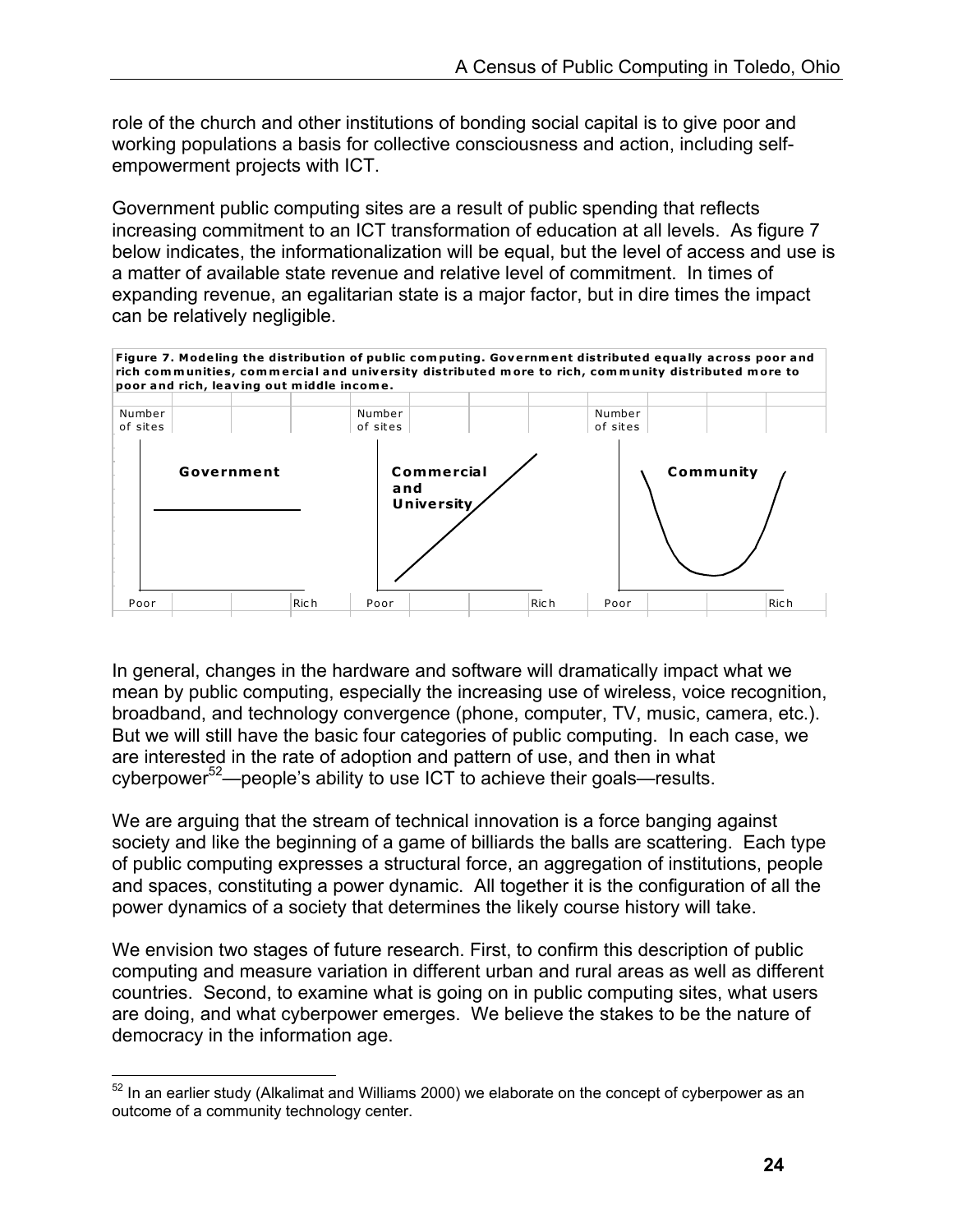## **Bibliography**

- Africana Studies 4900, 'Cyberspace and the Black experience,' at University of Toledo. 2000. *The Chronicle of Higher Education*, A18.
- Agre, Philip E., and Douglas Schuler, eds. 1997. *Reinventing technology, rediscovering community: Critical explorations of computing as a social practice*. Greenwich, Conn.: Ablex Publishers.
- Alkalimat, Abdul, and Kate Williams. 2000. Social capital and cyberpower in the African American community: A case study of a community technology in the dual city. In *Community informatics: Community development through the use of information and communications technologies*, edited by L. M. Keeble and B. D. Loader. London: Routledge. http://www.communitytechnology.org/cyberpower
- Aoyama, Yuko. 2001. The information society, Japanese style: Corner stores as hubs for e-commerce access. In *Worlds of electronic commerce*, edited by T. Leinbach and S. Brunn. London: Wiley.

http://www.informationcity.org/events/feb26/aoyama/ECCHAP.pdf

- Bertot, John Carlo, and Charles R. McClure. 2000. Public libraries and the Internet 2000: Summary findings and data tables. Washington, D.C.: U.S. National Commission on Libraries and Information Science. http://www.nclis.gov/statsurv/2000plo.pdf
- Brand, Stewart. 1987. *The Media Lab: Inventing the future at MIT*. New York: Viking.
- Bray, Hiawatha. 2002. A nice little café with a window on the world. *The Boston Globe*, July 22, 2002, C2.
- Brooks, Rodney Allen. 2002. *Flesh and machines: How robots will change us*. 1st ed. New York: Pantheon Books.
- Castells, Manuel. 1998. *End of millenium*. Vol. III, *The Information age: Economy, society and culture*. Oxford: Basil Blackwell Ltd.
- -. 1999. The informational city is a dual city: Can it be reversed? In *High technology and low-income communities: Prospects for the positive use of advanced information technology*, edited by D. A. Schön, B. Sanyal and W. J. Mitchell. Cambridge, Mass.: The MIT Press.
	- http://web.mit.edu/sap/www/colloquium96/papers/1castells.html
- Castells, Manuel, and Peter Hall. 1994. *Technopoles of the world: The making of twenty-first century industrial complexes*. London: Routledge.
- Chow, Clifton, Jan Ellis, June Mark, and Bart Wise. 1998. Impact of CTCNet affiliates: Findings from a national survey of users of community technology centers. Newton, Mass.: Community Technology Centers Network/Educational Development Center, Inc. http://www.ctcnet.org/impact98.htm
- Chow, Clifton, Jan Ellis, Geoffrey Walker, and Bart Wise. 2000. Who goes there? Longitudinal case studies of twelve users of community tehnology centers: Educational Development Center, Inc. http://www.ctcnet.org/publics.html
- Dertouzos, Michael L. 1997. *What will be: How the new world of information will change our lives*. 1st ed. San Francisco: HarperEdge.

———. 2001. *The unfinished revolution: Human-centered computers and what they can do for us*. New York: HarperCollins.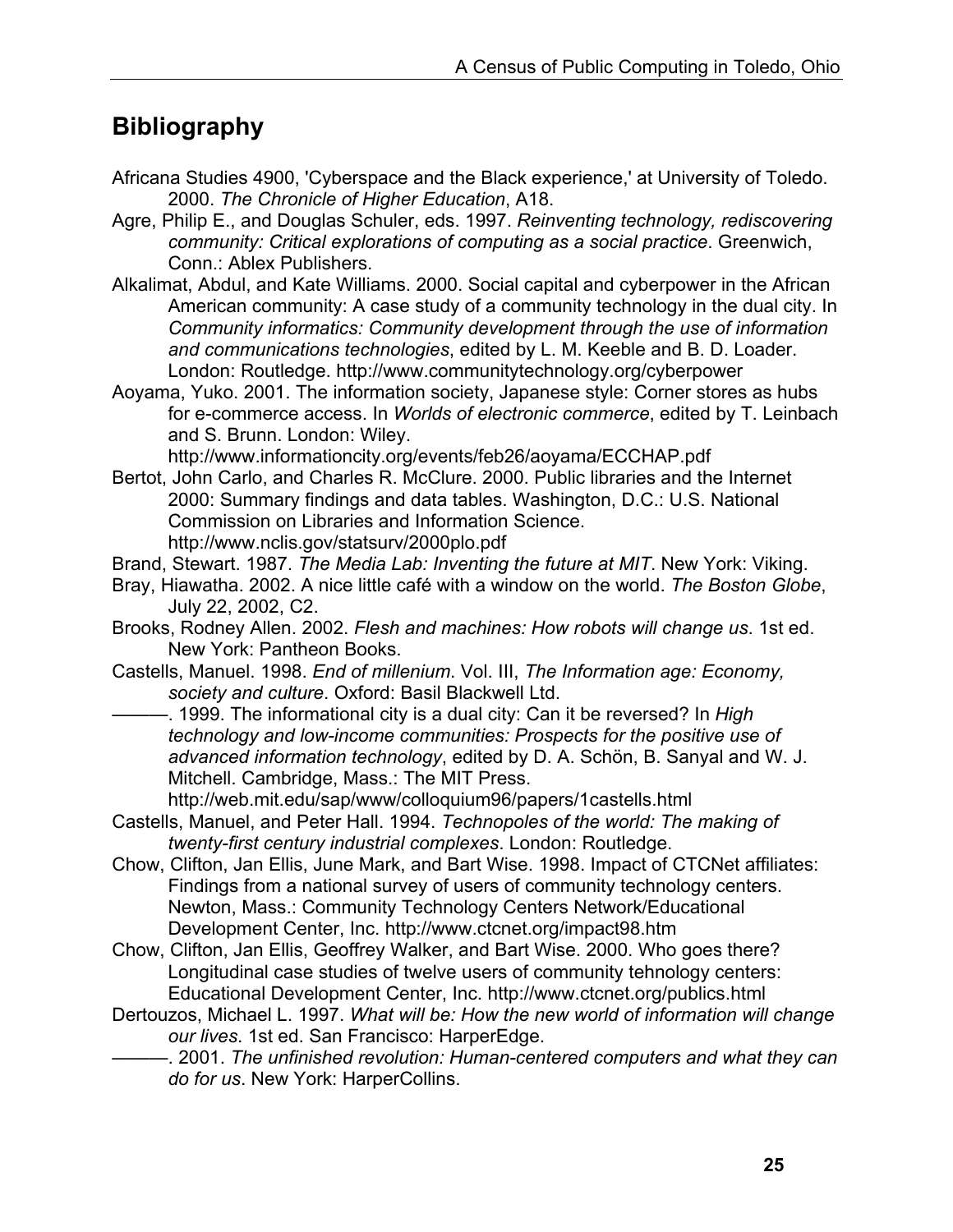- DiMaggio, Paul J., and Eszter Hargittai. 2001. From the 'digital divide' to 'digital inequality': Studying Internet use as penetration increases. Princeton, N. J.: Princeton University Center For Arts and Culture Policy Studies.
- Drumm, John, and Frank Groom. 1998. The cybermobile rolls onto Capitol Hill. *Computers in Libraries* 18 (10):18-19.
- Emling, Shelley. 2002. Internet coming to a corner near you? *The Toledo Blade*, February 16, 2002, D2.
- Farrington, Carl, and Evelyn Pine. 1997. Community memory : a case study in community communication. In *Reinventing technology, rediscovering community: critical explorations of computing as a social practice*, edited by P. E. Agre and D. Schuler. Grenwich, Conn.: Ablex Publishing Corporation.
- Gershenfeld, Neil A. 1999. *When things start to think*. 1st ed. New York: Henry Holt.
- Gilder, George. 2000. *Telecosm: How infinite bandwidth will revolutionize our world*. New York: The Free Press.
- Hamilton, Deborah. 2002. Sustainability of a community technology center: Action research at the Murchison Center. M.L.S., Africana Studies, University of Toledo, Toledo, Oh.
- Hodges, Donald Clark. 2000. *Class politics in the information age*. Urbana, Ill.: University of Illinois Press.
- Holsendolph. 2001. Cyberbus brings computing to neighborhoods. *The Toledo Blade*, December 15, 2001.
- Horrigan, John B. 2001. Online communities: Networks that nurture long-distance relationships and local ties. Washington, D.C.: Pew Internet and American Life Project. http://www.pewinternet.org/reports/index.asp
- Internet access in U. S. public schools and classrooms: 1994-2001. 2001. Washington, D.C.: U. S. Department of Education, Office of Educational Research and Improvement. http://nces.ed.gov/pubsearch/pubsinfo.asp?pubid=2001071
- Jordan, Tim. 1999. *Cyberpower: The culture and politics of cyberspace and the Internet*. London: Routledge.
- Keeble, Leigh, and Brian Loader, eds. 2001. *Community informatics: Shaping computer-mediated social relations*. London: Routledge.
- Kelly, Kevin. 1998. *New rules for the new economy: 10 radical strategies for a connected world*. New York: Viking Press. http://www.kk.org/newrules/
- Lee, Eric. 1997. *The labour movement and the internet: The new internationalism*. Edited by A. Lipow, *Labour and Society International*. London: Pluto Press.
- Lévy, Pierre. 1997. *Collective intelligence: Mankind's emerging world in cyberspace*. Translated by R. Bonnonno. New York: Plenum Press.
	- -. 1998. *Becoming virtual: reality in the digital age*. Translated by R. Bonnonno. New York: Plenum Press.
- ———. 2001. *Cyberculture*. Minneapolis: University of Minnesota Press.
- Levy, Steven. 1998. The hottest new tech cities (cover story and sidebars). *Newsweek*, November 9, 1998, 44-56.
- Loader, Brian, ed. 1998. *Cyberspace divide: Equality, agency, and policy in the information society*. London: Routledge.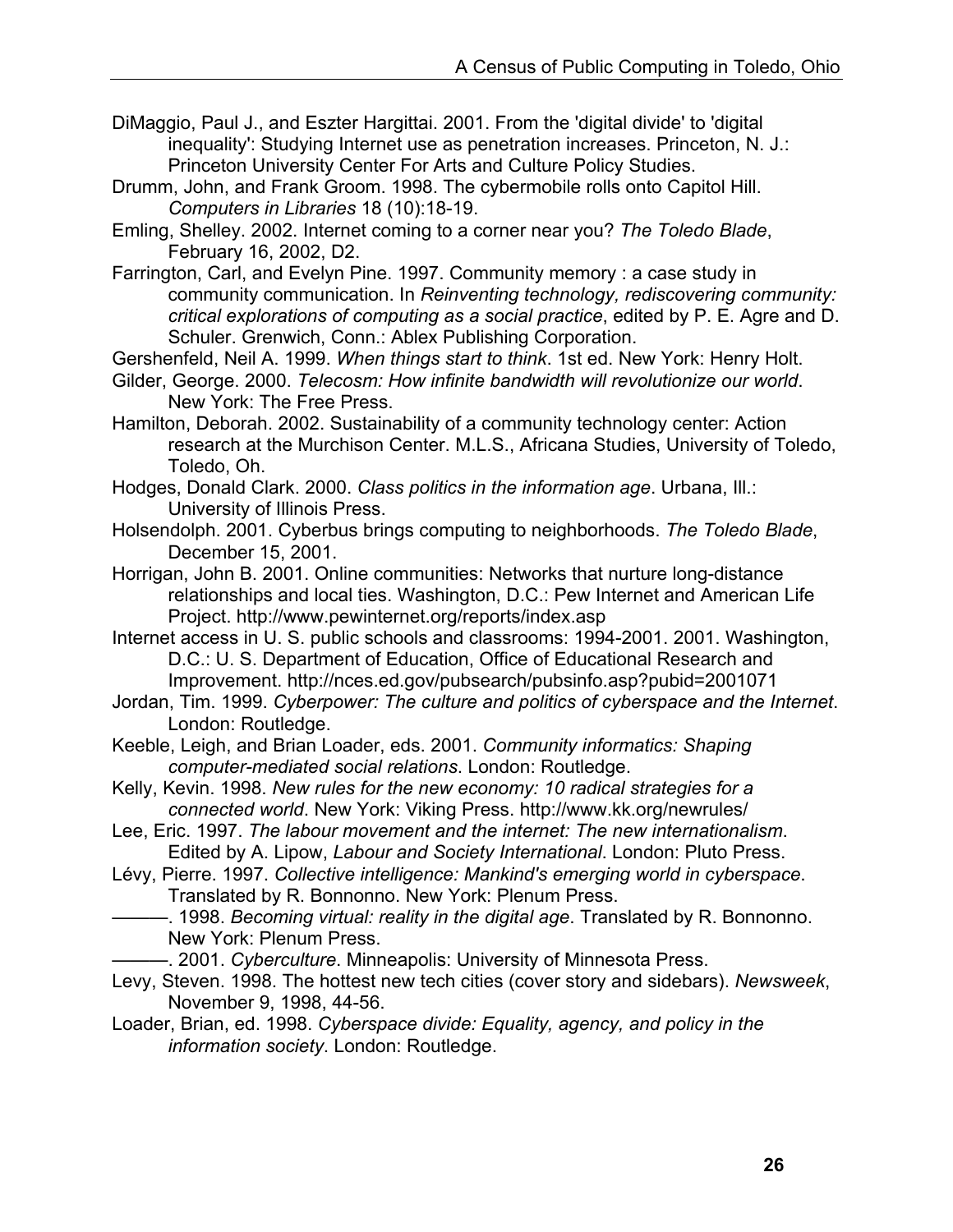- Mark, June, Janet Cornebise, and Ellen Wahl. 1997. Community technology centers: Impact on individual participants and their communities. Newton, Mass.: Education Development Center. http://www.ctcnet.org/eval.html
- McChesney, Robert Waterman. 1999. *Rich media, poor democracy: Communication politics in dubious times*, *The history of communication*. Urbana: University of Illinois Press.
- McGreevy, Michelene. 2002. First Saturday: Mobiizing a community for achievement and empowerment. M.L.S., Africana Studies, University of Toledo, Toledo, Oh.
- McKeown, Kevin. 2002. *Social norms and implications of Santa Monica's PEN (Public Electronic Network)* [web site] 1991 [cited July 31, 2002 2002]. Available from http://www.mckeown.net/PENaddress.html.
- Miller, Steven E. 1996. *Civilizing cyberspace: Policy, power, and the information superhighway*. New York: ACM Press.
- Mitchell, William J. 1999. *E-topia: "urban life, Jim--but not as we know it"*. Cambridge, Mass.: MIT Press.
- National Research Council (NRC). 1999. *Being fluent with information technology*. Washington, D.C.: National Academy Press.

http://www.nap.edu/catalog/6482.html

- National Telecommunications and Information Administration (NTIA). 1995. Falling through the Net: A survey of "have nots" in rural and urban America. Washington, D.C.: U.S. Department of Commerce.
	- http://www.ntia.doc.gov/ntiahome/fallingthru.html
	- -. 1998. Falling through the Net II: New data on the digital divide. Washington, D. C.: U.S. Department of Commerce.
- -. 1999. Falling through the Net: Defining the digital divide: A report on the telecommunications and information technology gap in America. Washington, D. C.: U. S. Department of Commerce.

http://www.ntia.doc.gov/ntiahome/fttn99/FTTN.pdf

- -. 2000. Falling through the Net: Toward digital inclusion: A report on Americans' access to technology tools. Washington, D.C.: U. S. Department of Commerce. http://search.ntia.doc.gov/pdf/fttn00.pdf
- -. 2002. A Nation Online: How Americans Are Expanding Their Use Of The Internet. Washington, D.C.: U.S. Department of Commerce. http://www.ntia.doc.gov/opadhome/digitalnation/index.html

Negroponte, Nicholas. 1995. *Being digital*. 1st ed. New York: Knopf.

- Norris, Pippa. 2001. *Digital divide: Civic engagement, information poverty, and the Internet worldwide*, *Communication, society, and politics*. Cambridge: Cambridge University Press.
- Perelman, Michael. 1998. *Class warfare in the information age*. New York: St. Martin's Press.
- Rideout, Vanda. 2000. Public access to the Internet and the Canadian digital divide. *Canadian Journal of Information and Library Science* 25 (2/3).
- Rifkin, Jeremy. 2000. *The age of access: The new culture of hypercapitalism, where all of life is a paid-for experience*. New York: Penguin Putnam Inc.
- Schiller, Dan. 1999. *Digital capitalism: Networking the global market system*. Cambridge, Mass.: The MIT Press.